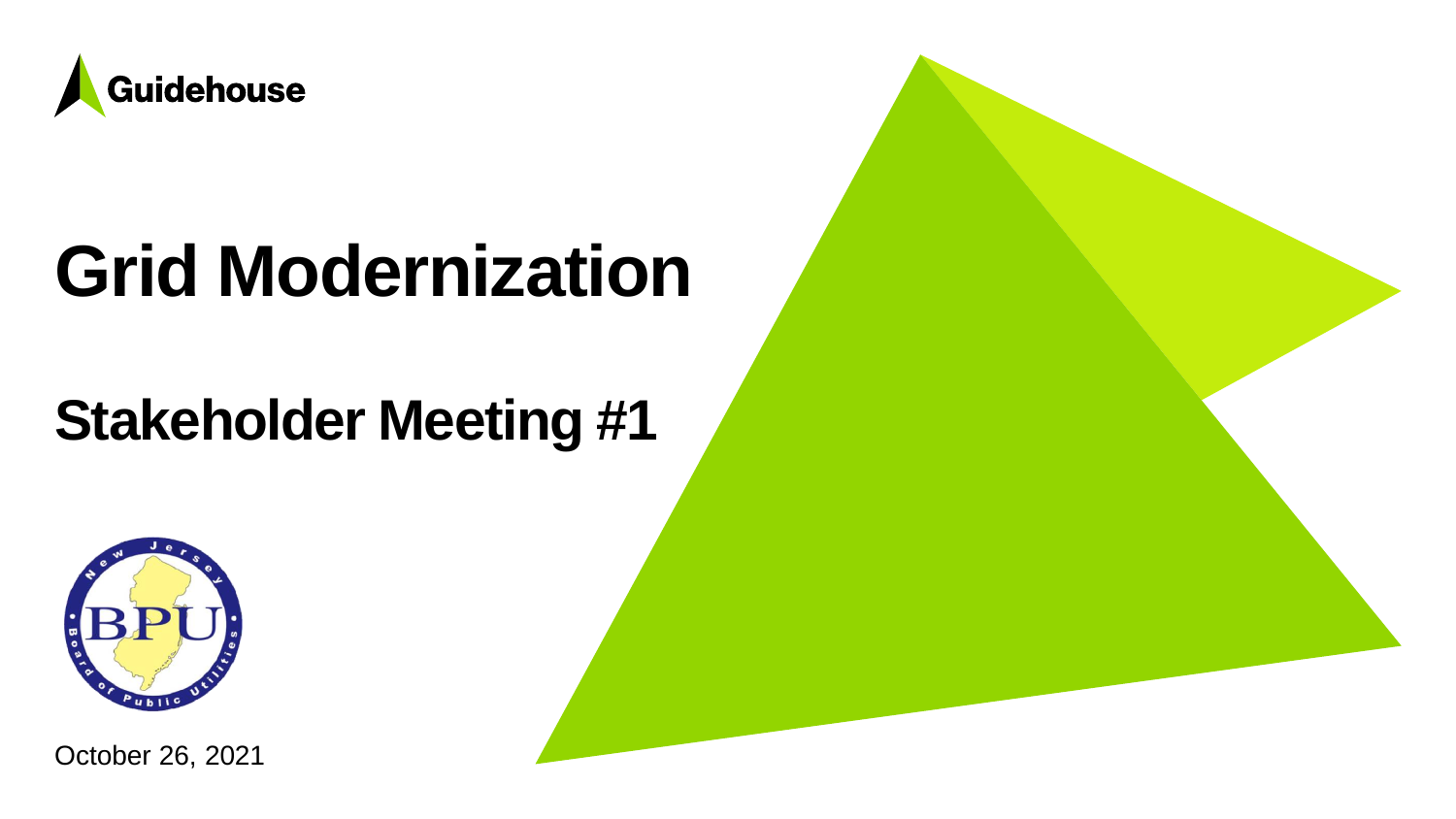### **NJ BPU Clean Energy Grid Modernization**

**pursuant to Public Docket: [Docket No. QO21010085](https://publicaccess.bpu.state.nj.us/CaseSummary.aspx?case_id=2109704)**

#### <https://njcleanenergy.com/gridmod>

| New Jersey's<br>cleanenergu<br>program                            |                                                                                                                                                                                                                                                                                                                                                                                                                                                                                                                                                                                                                                                                                                                                                                                                 |                                                                                                                                                                                                                                                                                                                                       | Press Room   Library   FAQs   Ca                      |                             |
|-------------------------------------------------------------------|-------------------------------------------------------------------------------------------------------------------------------------------------------------------------------------------------------------------------------------------------------------------------------------------------------------------------------------------------------------------------------------------------------------------------------------------------------------------------------------------------------------------------------------------------------------------------------------------------------------------------------------------------------------------------------------------------------------------------------------------------------------------------------------------------|---------------------------------------------------------------------------------------------------------------------------------------------------------------------------------------------------------------------------------------------------------------------------------------------------------------------------------------|-------------------------------------------------------|-----------------------------|
| <b>HOME</b>                                                       |                                                                                                                                                                                                                                                                                                                                                                                                                                                                                                                                                                                                                                                                                                                                                                                                 | <b>RESIDENTIAL</b>                                                                                                                                                                                                                                                                                                                    | <b>COMMERCIAL, INDUSTRIAL</b><br>AND LOCAL GOVERNMENT |                             |
| <b>NEW JERSEY'S CLEAN ENERGY</b><br><b>PROGRAM</b>                | <b>Grid Modernization</b>                                                                                                                                                                                                                                                                                                                                                                                                                                                                                                                                                                                                                                                                                                                                                                       |                                                                                                                                                                                                                                                                                                                                       |                                                       |                             |
| <b>BOARD OF PUBLIC UTILITIES</b><br><b>REBATES AND PROMOTIONS</b> | The New Jersey Board of Public Utilities ("NJBPU" or "Board") hereby gives notice of a series of<br>public meetings to collect stakeholder input on the current distribution grid interconnection policies<br>and process, and potential improvements that will enable faster grid modernization and higher<br>levels of distributed energy resource (DER) absorption.<br>All meetings in the series will start with a brief presentation by NJBPU Staff recapping the State of<br>New Jersey Grid Modernization ("GridMod") initiative and activities to date, with an emphasis on<br>their relation to strategies outlined in the 2019 NJ Energy Master Plan. The sessions will then<br>feature specific presentations and a facilitated comment collection that will be used in a formalized |                                                                                                                                                                                                                                                                                                                                       |                                                       |                             |
| <b>POLICY UPDATES &amp; REQUEST FOR</b><br><b>COMMENTS</b>        |                                                                                                                                                                                                                                                                                                                                                                                                                                                                                                                                                                                                                                                                                                                                                                                                 |                                                                                                                                                                                                                                                                                                                                       |                                                       |                             |
| <b>CALENDAR</b>                                                   |                                                                                                                                                                                                                                                                                                                                                                                                                                                                                                                                                                                                                                                                                                                                                                                                 |                                                                                                                                                                                                                                                                                                                                       |                                                       |                             |
| <b>CLEAN ENERGY STAKEHOLDER</b><br><b>GROUPS</b>                  | NJBPU Proceeding at the conclusion of the series. The aim of these sessions is to facilitate a<br>guided discussion on recognition of existing barriers, estimate economic impacts of alternative<br>reform paths, and ultimately build the broadest consensus on aligned measures that can remove or                                                                                                                                                                                                                                                                                                                                                                                                                                                                                           |                                                                                                                                                                                                                                                                                                                                       |                                                       |                             |
| <b>GRANTS &amp; SOLICITATIONS</b>                                 | reduce the biggest barriers to grid modernization.<br>The public meetings will be held at the following dates, times, and manner shown below. To receive<br>information on this topic, please subscribe to the Renewable Energy listsery.                                                                                                                                                                                                                                                                                                                                                                                                                                                                                                                                                       |                                                                                                                                                                                                                                                                                                                                       |                                                       |                             |
| <b>TRAINING RESOURCES</b><br><b>PRESS ROOM</b>                    | <b>Meeting</b>                                                                                                                                                                                                                                                                                                                                                                                                                                                                                                                                                                                                                                                                                                                                                                                  |                                                                                                                                                                                                                                                                                                                                       |                                                       |                             |
|                                                                   | Date and                                                                                                                                                                                                                                                                                                                                                                                                                                                                                                                                                                                                                                                                                                                                                                                        | <b>Agenda Focus</b>                                                                                                                                                                                                                                                                                                                   |                                                       | Registration                |
| PUBLIC REPORTS AND LIBRARY<br><b>CONTACT US</b>                   | Time<br>(9AM-12PM<br>EDT)                                                                                                                                                                                                                                                                                                                                                                                                                                                                                                                                                                                                                                                                                                                                                                       | Oct 26, 2021 Grid Modernization Context<br>This meeting will present research findings and best practices on<br>state rules, regulations, and processes which govern the grid<br>interconnection application, review, and approval workflow.                                                                                          |                                                       | <b>Registration</b><br>Link |
|                                                                   | <b>Nov 16,</b><br>2021 (9AM-<br>12PM EST)                                                                                                                                                                                                                                                                                                                                                                                                                                                                                                                                                                                                                                                                                                                                                       | <b>Stakeholder Data/Comment Ingestion</b><br>This meeting will facilitate direct feedback from public stakeholders<br>on their experiences with current processes, ideas for improvement<br>and innovation, success stories, and other relevant input. Information<br>on signing up for commenting during the meeting will be shared. |                                                       | Registration<br>Link        |
|                                                                   | (9AM-1PM<br>EST)                                                                                                                                                                                                                                                                                                                                                                                                                                                                                                                                                                                                                                                                                                                                                                                | Jan 14, 2022 EDC Readout -Collaborative Alignment<br>This meeting will open with summary comments from each of the<br>EDCs on their current baseline process, historical data from key<br>research questions, and then proceed to a structured conversation<br>on any priority topics raised from previous stakeholder sessions.      |                                                       | <b>Registration</b><br>Link |
|                                                                   | Mar 1, 2022<br>(9AM-12PM<br>EST)                                                                                                                                                                                                                                                                                                                                                                                                                                                                                                                                                                                                                                                                                                                                                                | <b>Draft Report Review and Comment</b><br>This meeting will walk through and present the Draft Report that will<br>be issued on Feb 18, 2022. The session is designed to elicit last<br>comments that will inform the Final Report production.                                                                                        |                                                       | Registration<br>Link        |
|                                                                   | (9AM-10:30)<br>EDT)                                                                                                                                                                                                                                                                                                                                                                                                                                                                                                                                                                                                                                                                                                                                                                             | May 2, 2022 Final Report Presentation<br>This 90 min. session is designed to publicly present the findings and<br>recommendations from the final version of the formal report.                                                                                                                                                        |                                                       | Registration<br>Link        |





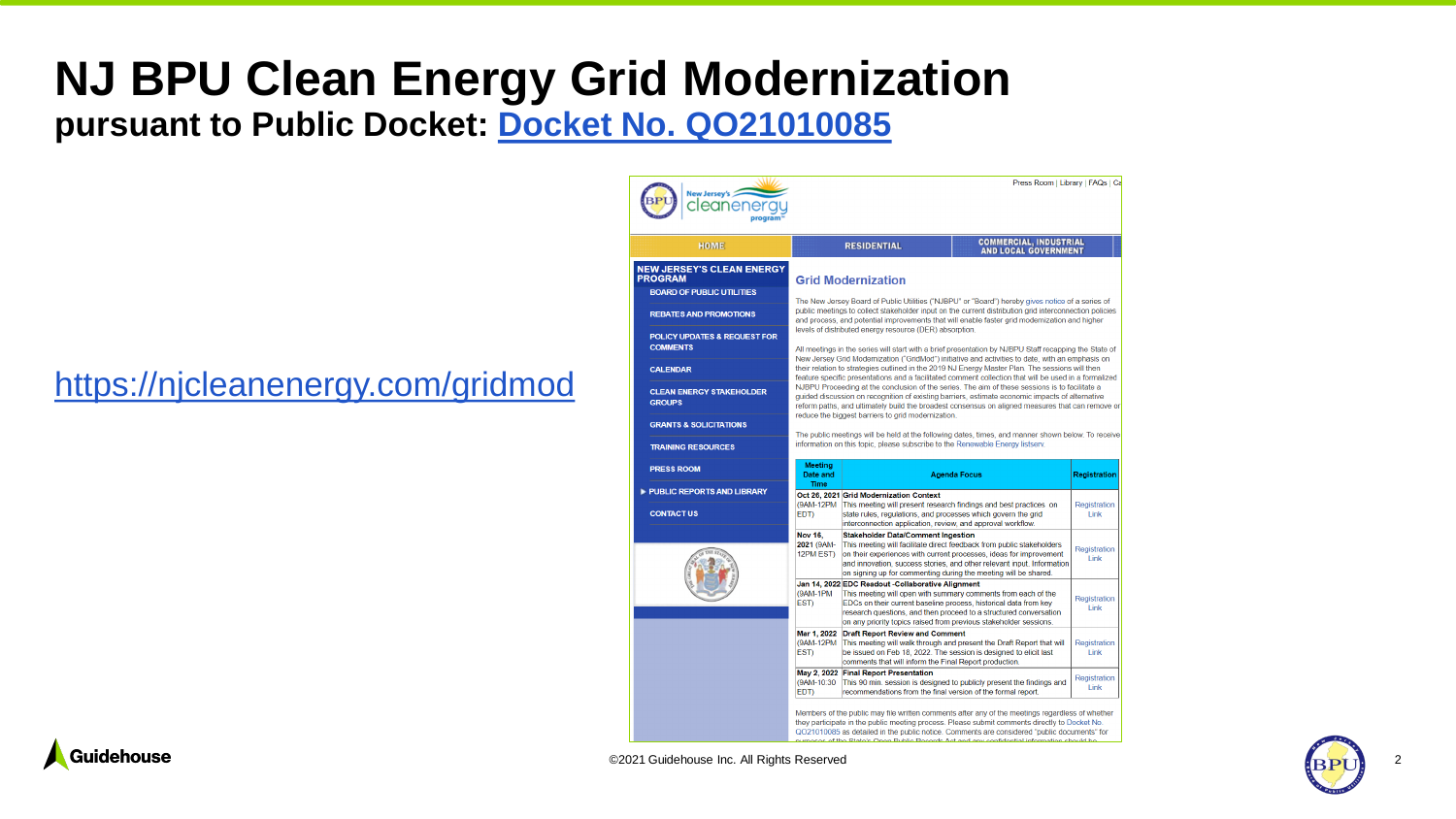

Guidehouse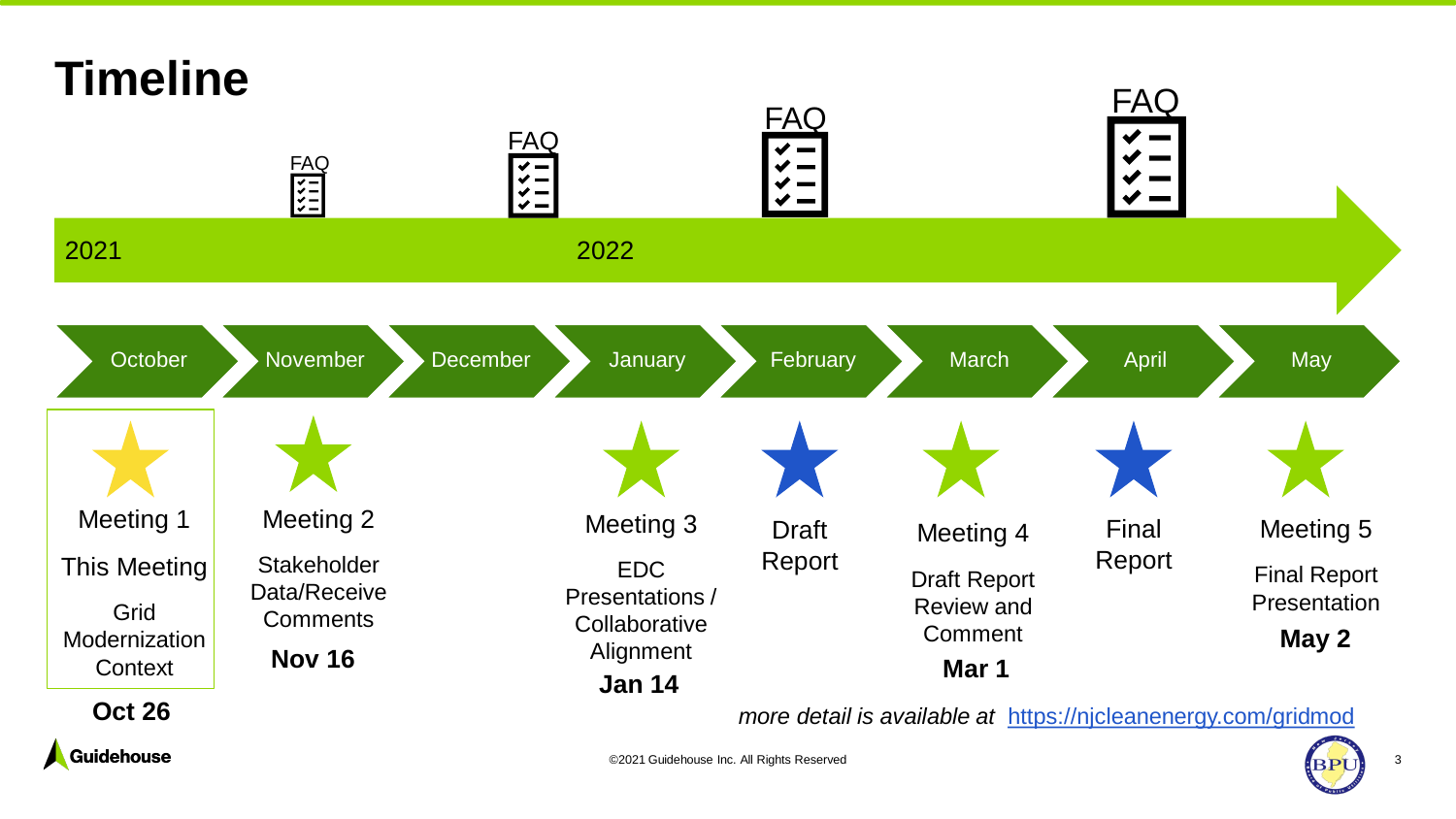### **Agenda**

| <b>Topic</b>                                    | <b>Presenters</b> | <b>Time</b>    |  |  |
|-------------------------------------------------|-------------------|----------------|--|--|
| <b>Welcome and Opening Remarks</b>              | <b>NJ BPU</b>     | $9:00 - 9:10$  |  |  |
| Meeting Series Overview and Logistics, Timeline | Guidehouse        | $9:10 - 9:20$  |  |  |
| Introductions, Project Overview and Objectives  | Guidehouse        | $9:20 - 9:30$  |  |  |
| <b>Poll Questions</b>                           | Guidehouse        | $9:30 - 9:40$  |  |  |
| NJ Interconnection Process Observations         | Guidehouse        | $9:40 - 10:10$ |  |  |
| <b>Break (15 minutes)</b>                       |                   |                |  |  |
| <b>Stakeholder Requests to Speak</b>            | All               | $10:25 - TBD$  |  |  |
| <b>Next Steps</b>                               | Guidehouse        | End            |  |  |

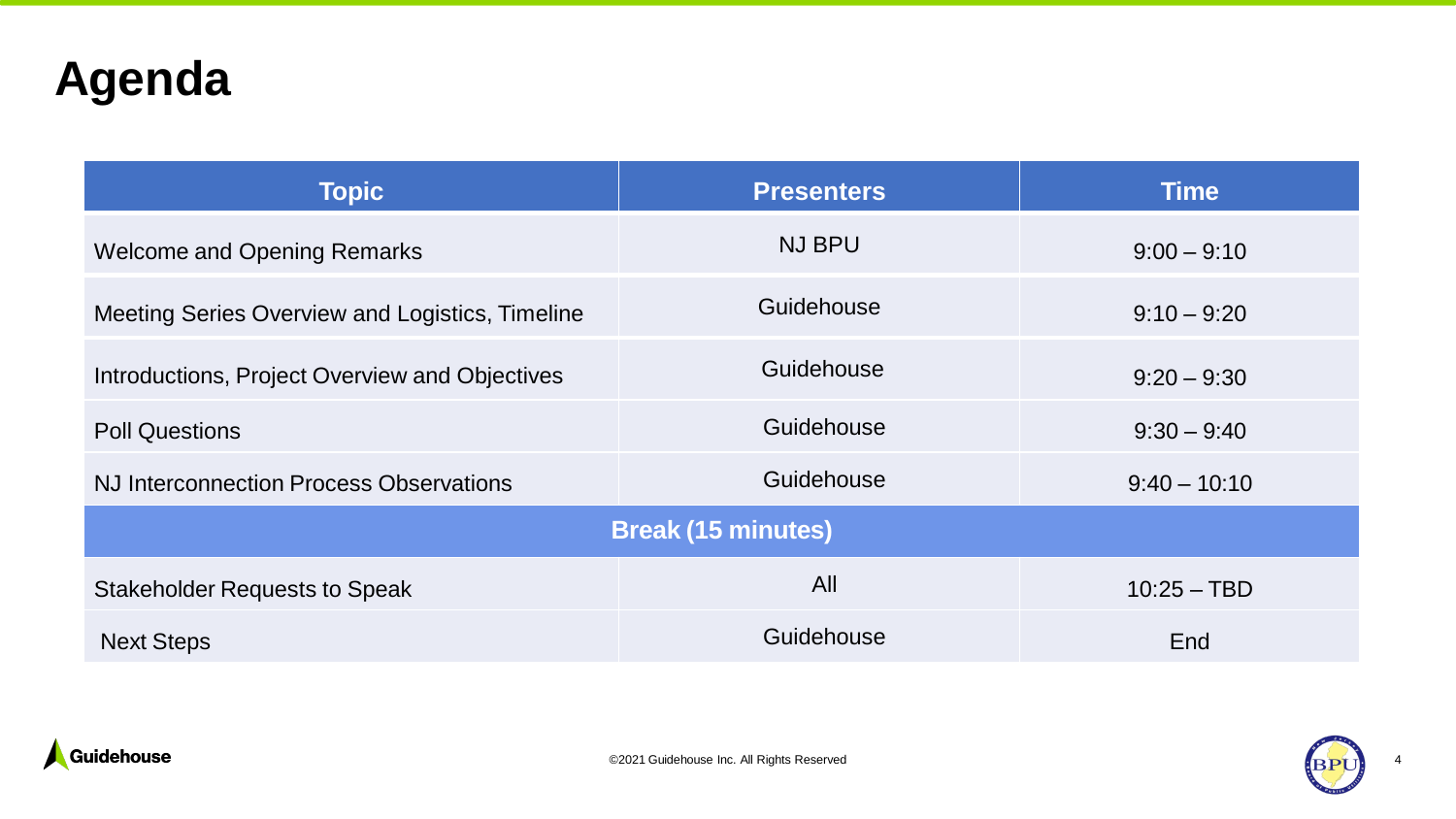## **Introductions**

Project Team



**Paul Heitmann** Program Manager BPU Clean Energy Division



**David Brown** Environmental Engineer BPU Division of Energy



**David Schmitt** Office of General Counsel



**Abe Silverman**  Office of General Counsel



**Jim Ferris** Bureau Chief of New Technology Clean Energy Division

#### New Jersey Board of Public Utilities **Source Accord Cuidehouse** Guidehouse



**Laura Manz Director** 



**Matthew Wharton**  Associate Director



**Emily Cross** Managing Consultant Project Manager



**Fernando Palma** Managing Consultant



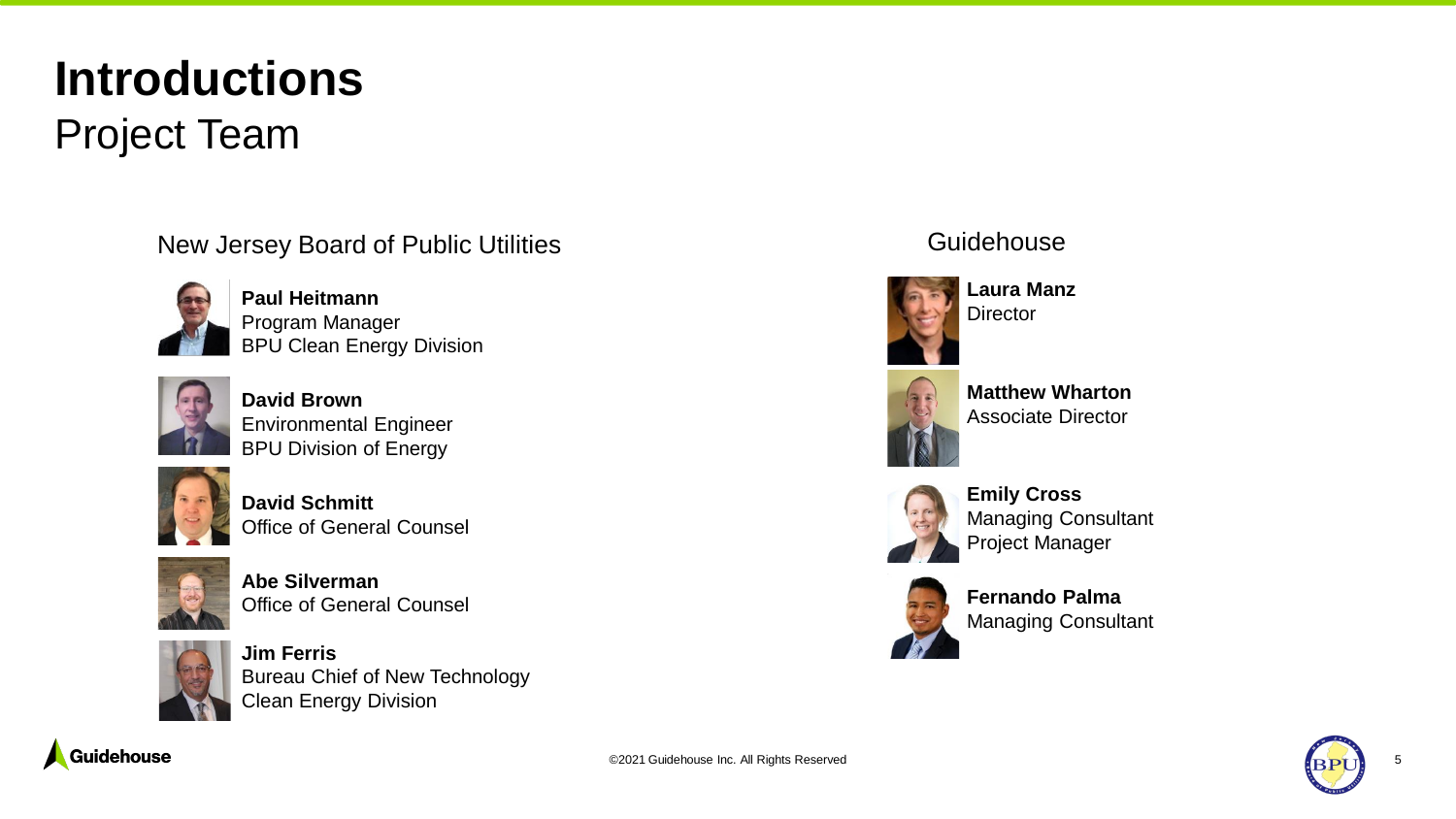## **Project Overview and Objectives**



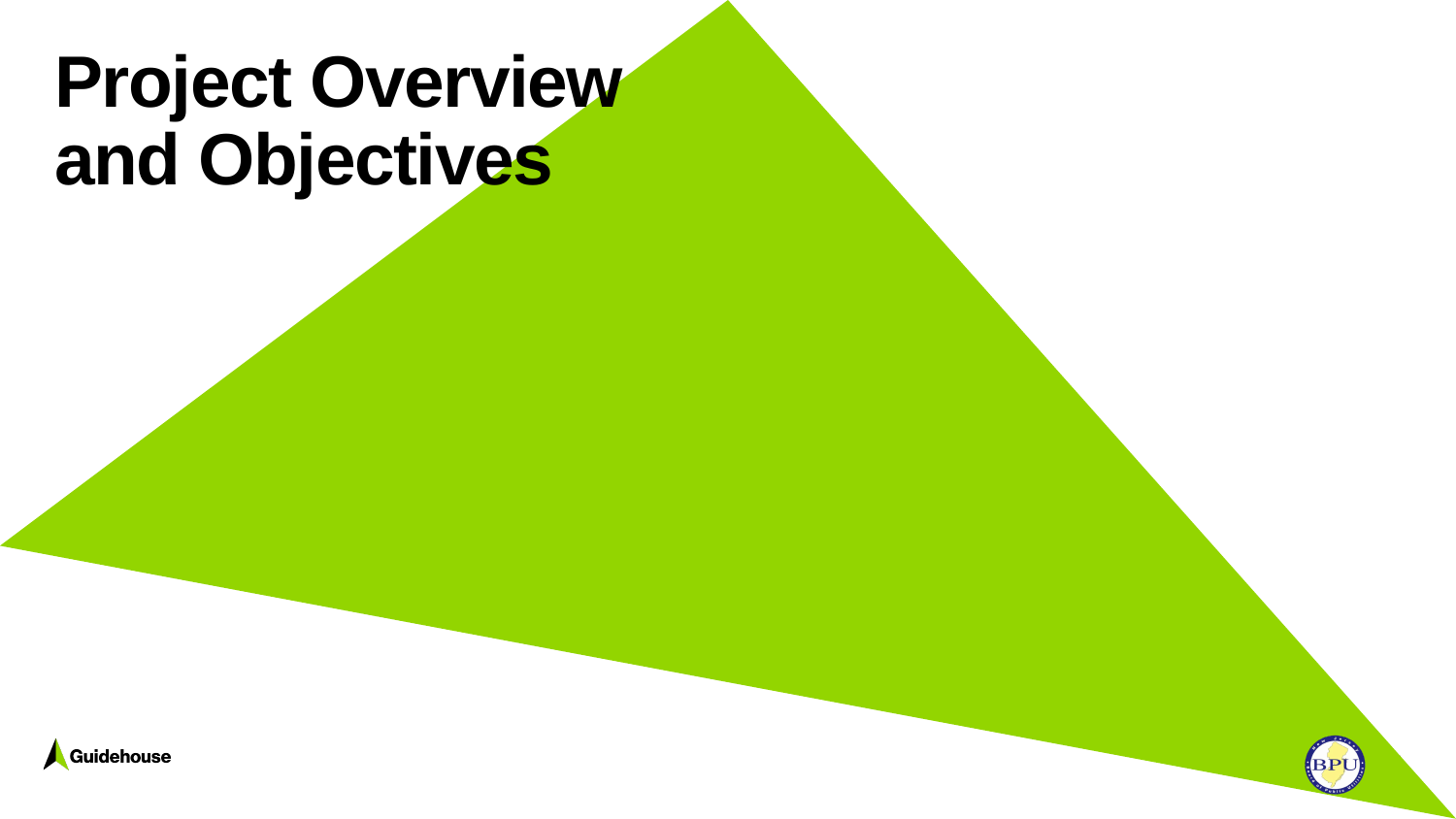### **Project Overview and Objectives**

Through an open discussion assure the interconnection process is ready to move New Jersey toward its clean energy goals





where practical

technology

investment

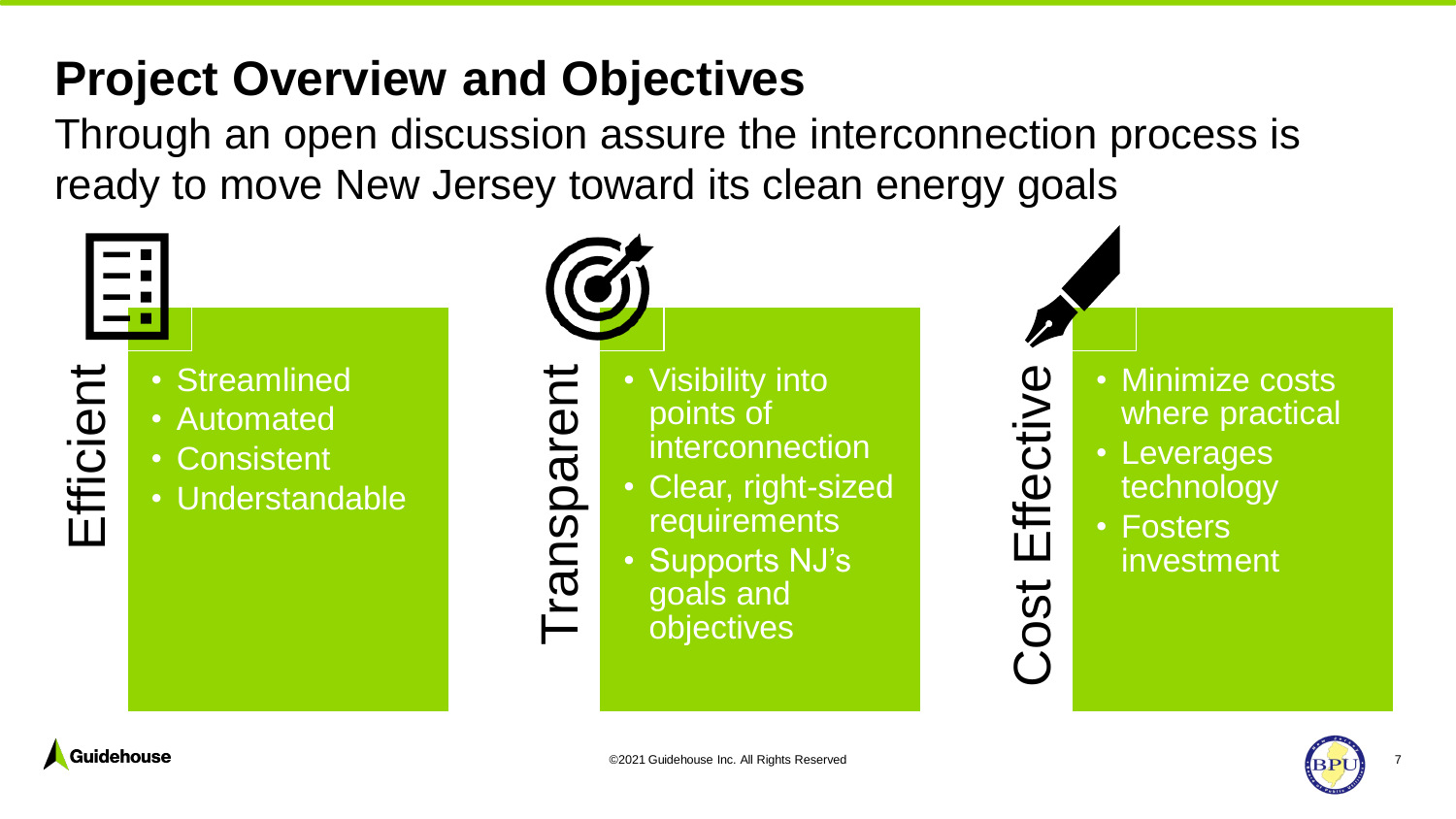### **Project Overview and Objectives - Background** NJBPU Grid Modernization

- The State's 2019 Energy Master Plan (EMP) calls for 100% clean energy by 2050; the resource interconnection processes are critical to achieving this goal.
- New Jersey's interconnection rules and processes must accommodate
	- –50% Renewable Portfolio Standard and 2000 MWs of energy storage by 2030
	- –32 GW of in-state solar, 11 GW of offshore wind, and 9 GW of storage to meet clean energy by 2050
- The EMP identifies several strategies to achieve New Jersey's clean energy and greenhouse gas emissions reduction goals.
	- –Chief among them is accelerated procurement of renewable energy and distributed energy resources and electrification of the transportation and building sectors.

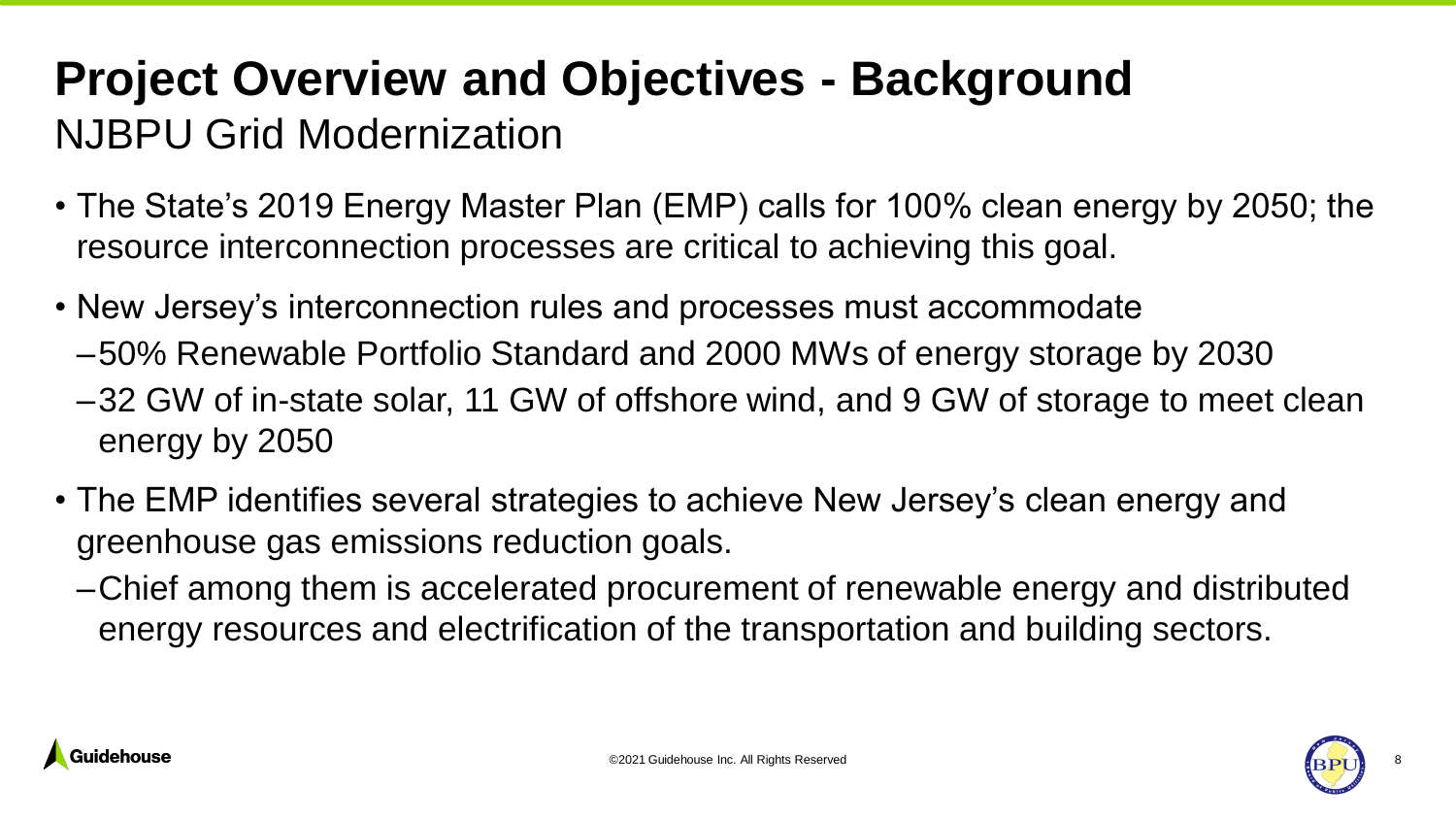### **Project Overview and Objectives – Detail**  NJBPU Grid Modernization

#### **Objectives:**

- Recommend updates to the interconnection process based on a review of the New Jersey Administrative Code (N.J.A.C.)
- Assess and modernize the processing of interconnection requests
- Identify challenges with interconnection standards and processes
- Improve interconnection coordination with PJM
- Facilitate changes to meet ambitious clean energy targets





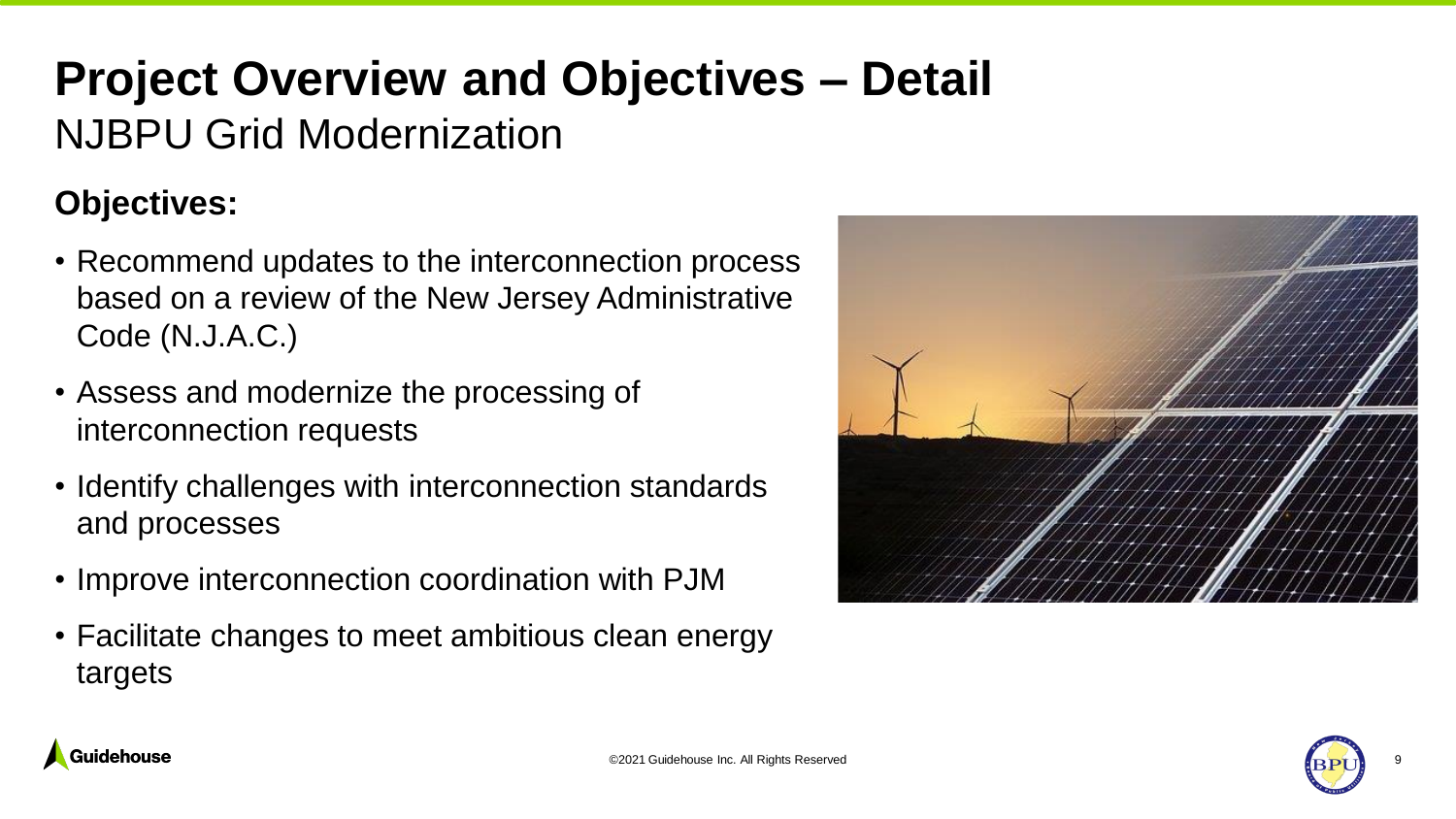## **Poll Questions**





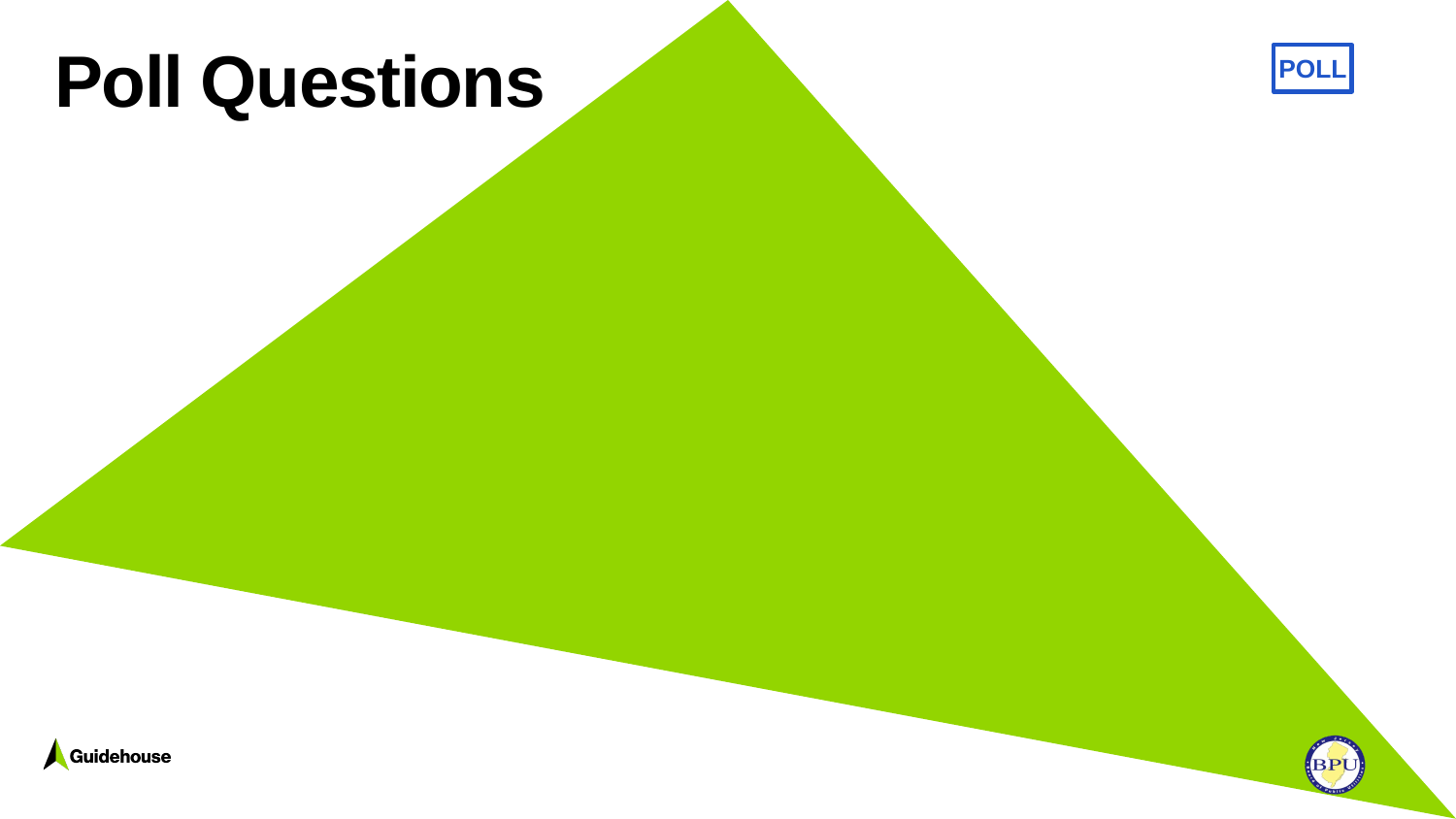

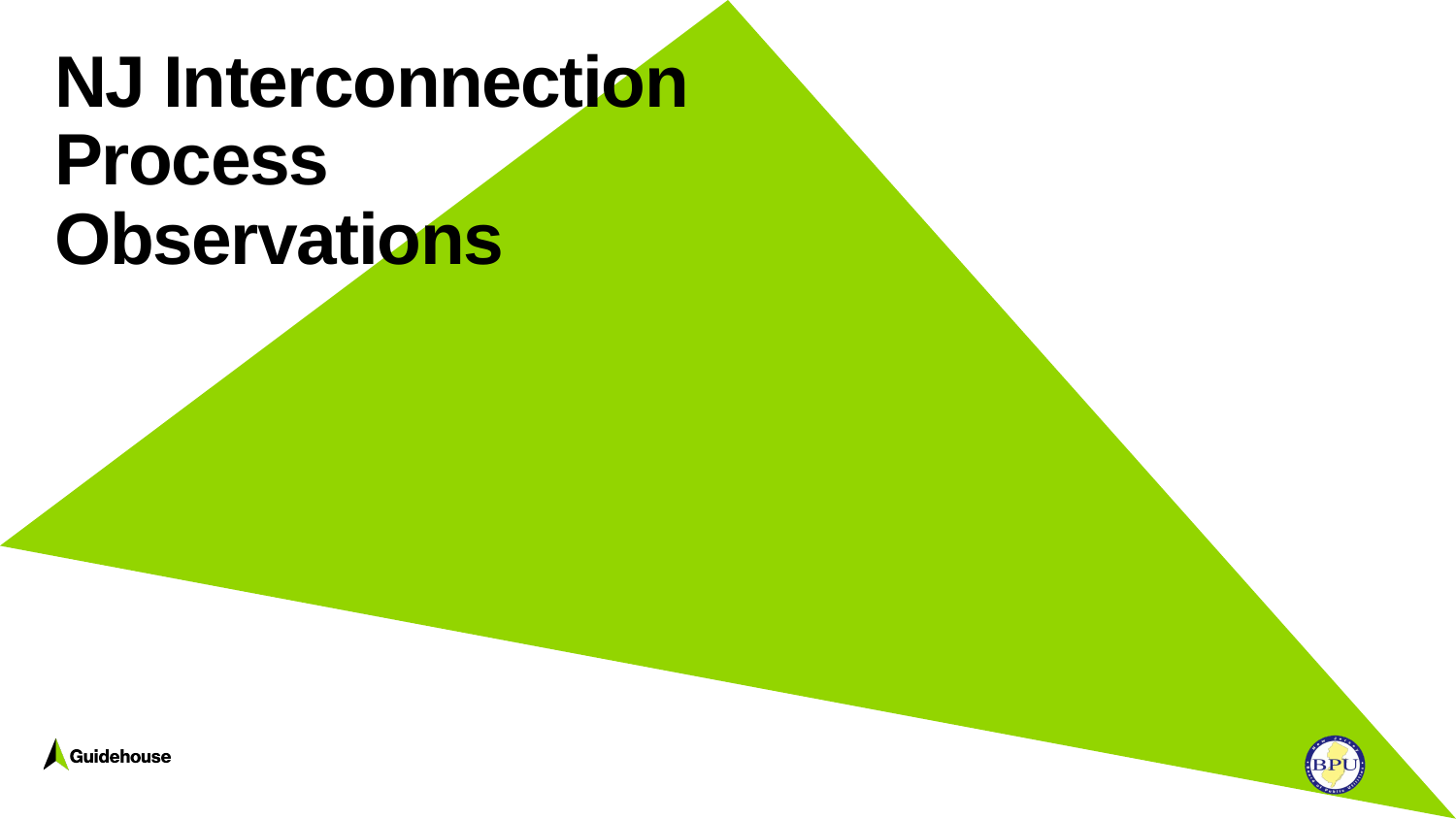

N.J.A.C. – Current Process, Interconnection Level Definitions

- New Jersey Administrative Code (N.J.A.C) Title 14, Chapter 8, Subchapter 5
- Level 1: An Electric Distribution Company (EDC) shall use this review procedure for all applications to connect inverter-based customer-generator facilities, which have a power rating of 10 kW or less, and which meet the certification requirements
- Level 2: An EDC shall use this review procedure for applications to connect customergenerator facilities with a power rating of two MW or less, and which meet the certification requirements
- Level 3: An EDC shall use this review procedure for applications to connect customergenerator facilities that do not qualify for either the level 1 or level 2 interconnection review procedures.



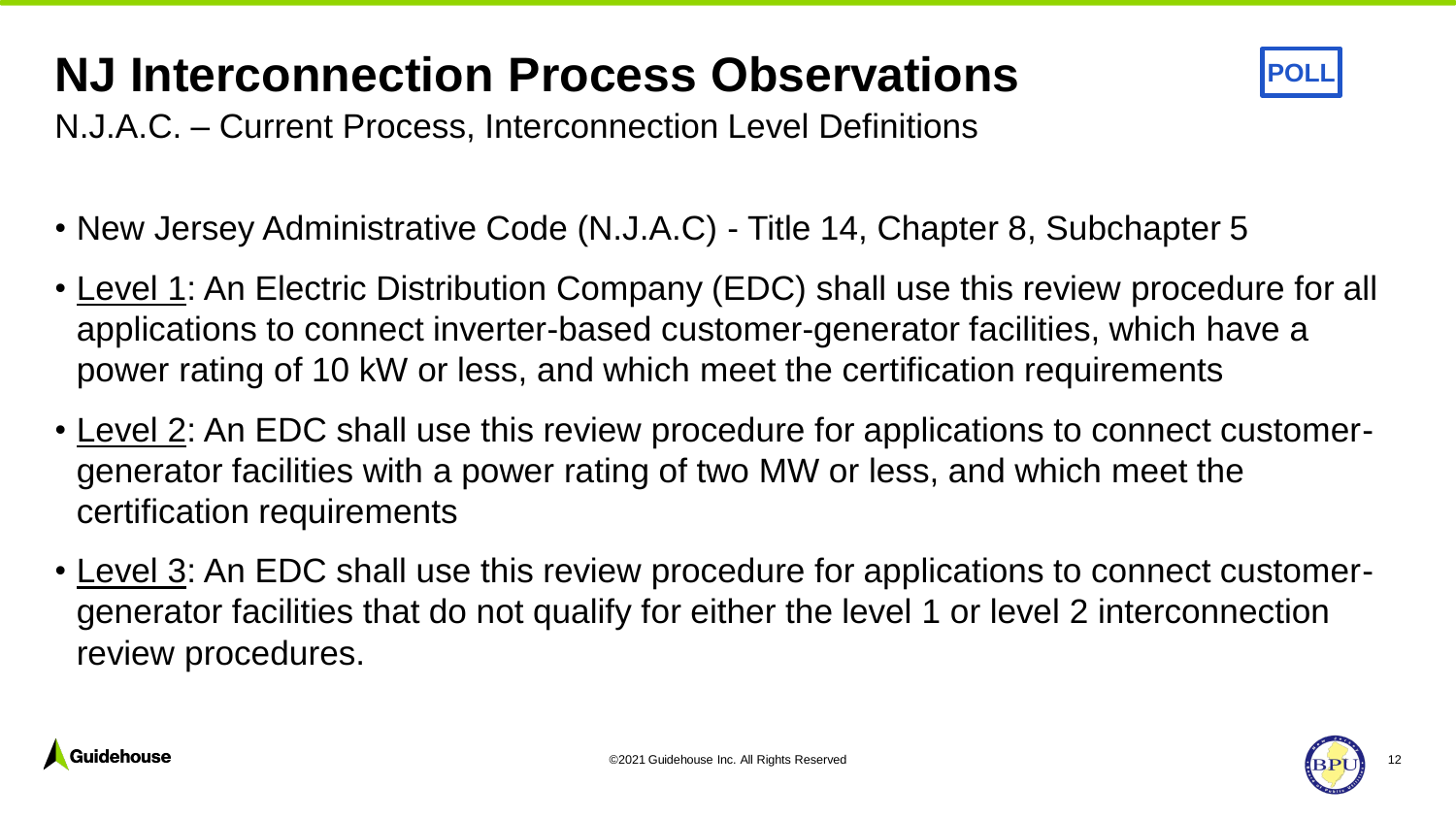

N.J.A.C. Interconnection Application and Implementation Process

- 1. Customer selects a location for the resource
- 2. Customer submits an Interconnection Application/Agreement
	- Submit Part 1 of the application
- 3. EDC identifies / installs network upgrades
- 4. Customer receives Approval to Install (ATI); installs the facility
- 5. EDC conducts inspections
	- Customer submit Part 2 of the application (Certificate of Completion)
- 6. EDC installs new meter for net metering (if applicable)
- 7. Customer receives Authorization/Approval to Operate (ATO); operate



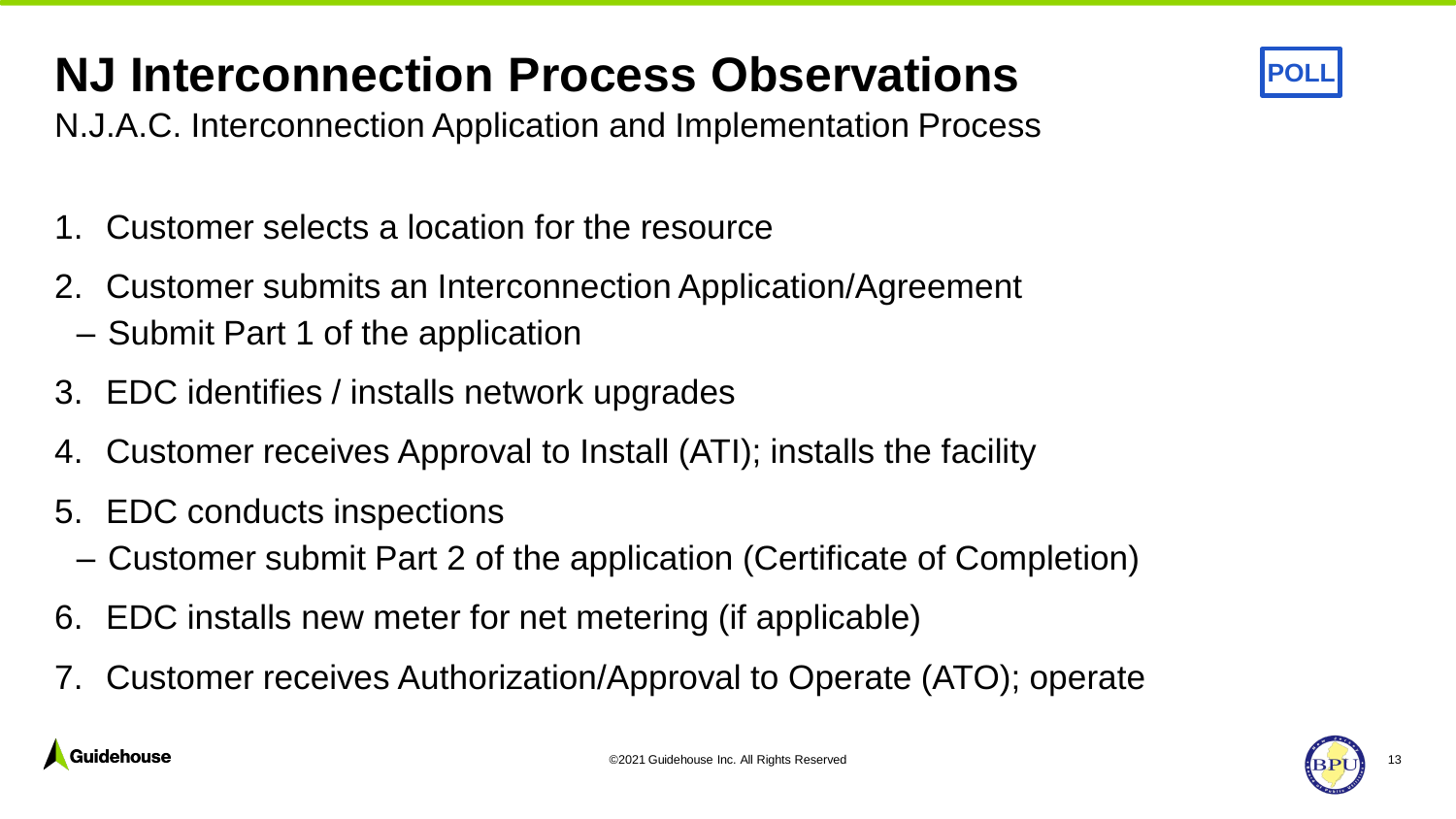Certification of Customer-Generator Interconnection Equipment N.J.A.C 14:8-5.3

- Applicable to level 1 and level 2 interconnections
- Institute of Electrical and Electronic Engineers (IEEE) 1547, Standard for Interconnecting Distributed Resources with Electric Power Systems
- Underwriters Laboratory (UL) 1741 Inverters, Converters, and Controllers for Use in Independent Power Systems
- Interconnection equipment shall be considered certified for interconnected operation if it has been submitted by a manufacturer to an OSHA-approved nationally recognized testing laboratory, such as Underwriters Laboratory, and has been tested and listed by the laboratory for continuous interactive operation with an electric distribution system in compliance with the applicable codes and standards



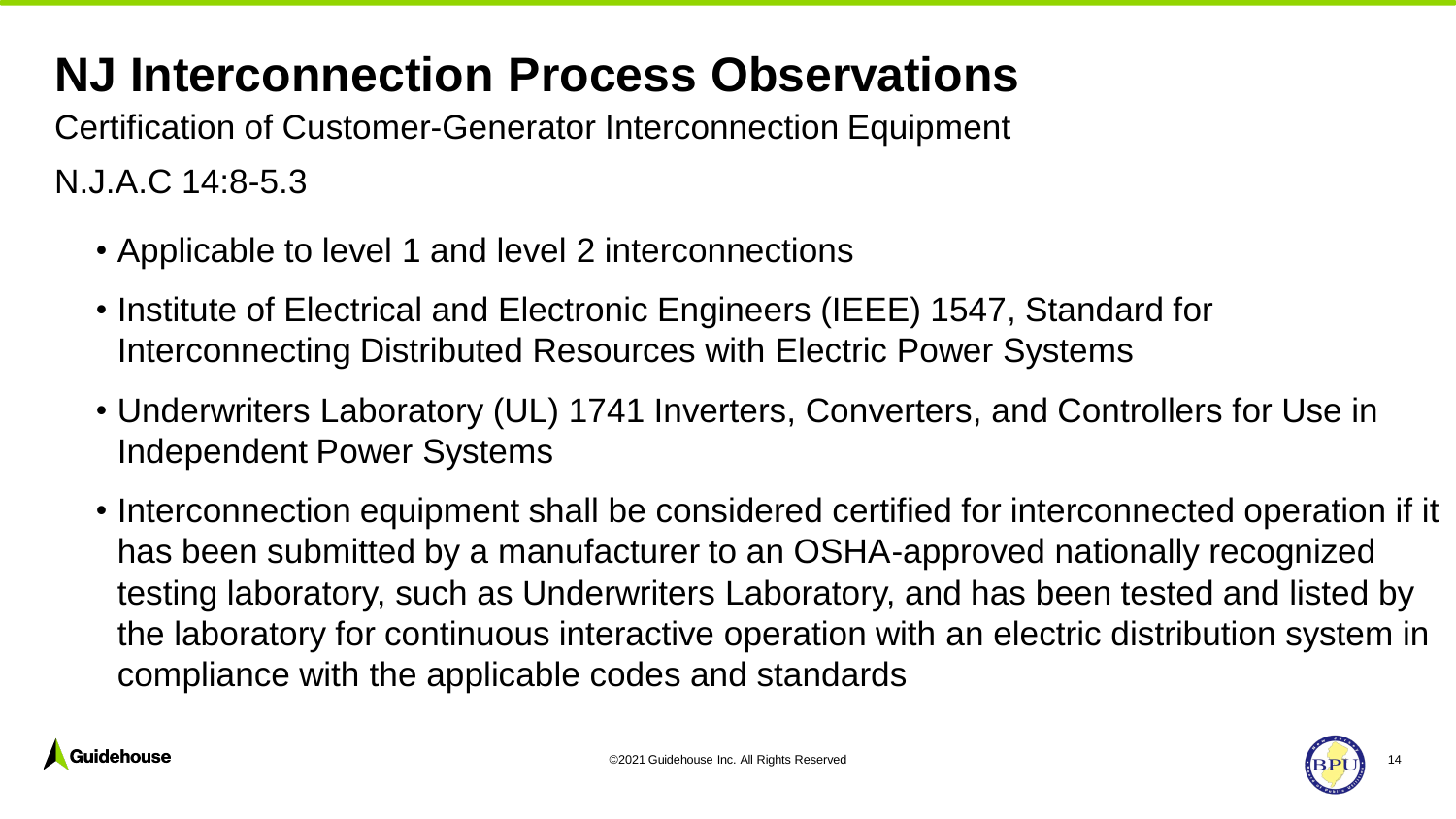Level 1 Interconnection Review N.J.A.C 14:8-5.4

- Facility is inverter-based
- Capacity of 10 kW or less
- Screenings:



- Shall not contribute more than 10 percent of the distribution circuit maximum fault current
- Point of Common Coupling (PCC) shall not be on a transmission line, a spot network, or an area network
- Shall not exceed 10 percent (15 for solar) of the circuit's total annual peak load
- Single-phase shared secondary, the aggregate generation shall not exceed 20 kVA
- Shall not create an imbalance between the two sides of 240 V service of more than 20 percent of nameplate rating of the service transformer



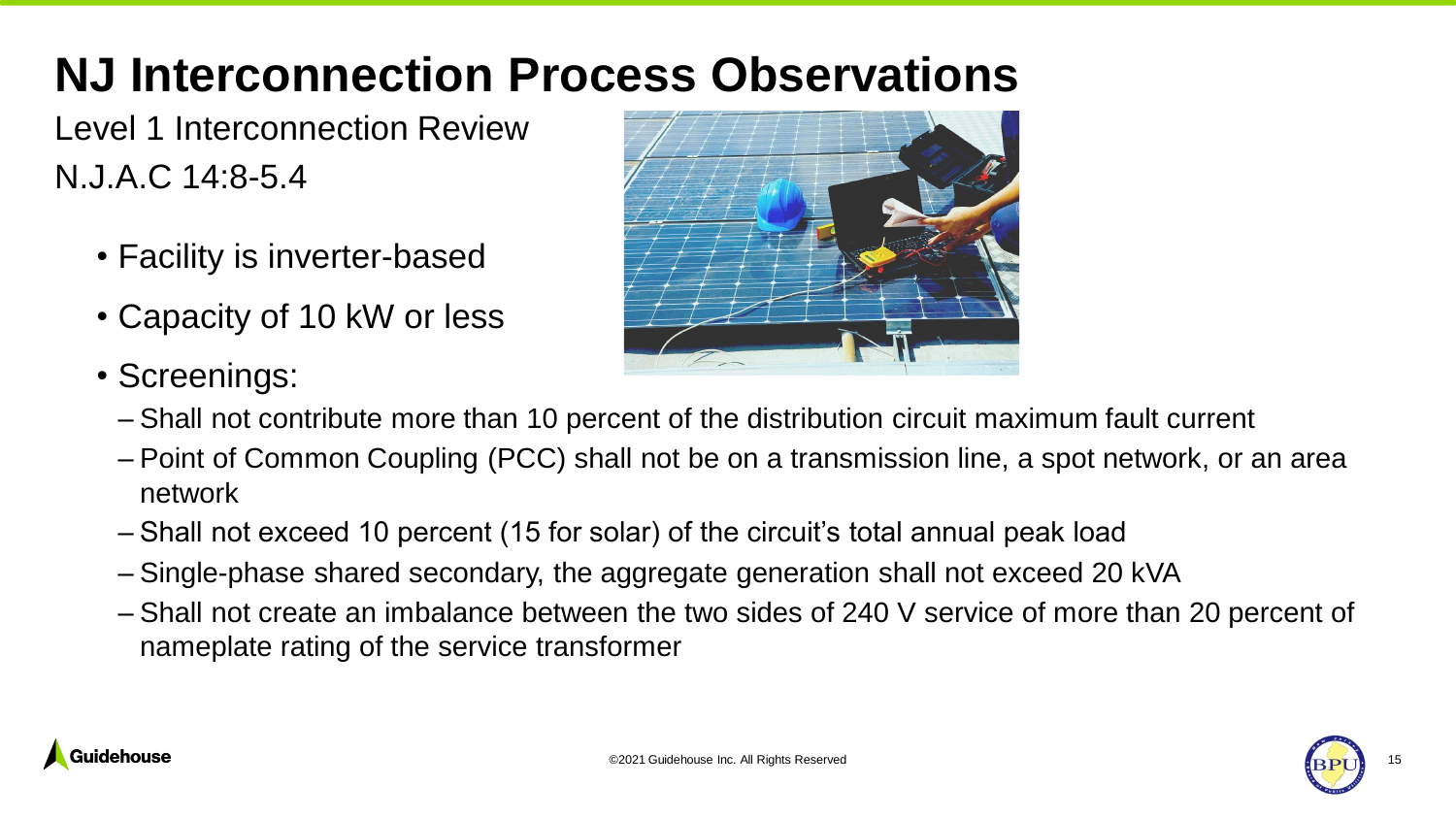Level 2 Interconnection Review N.J.A.C 14:8-5.5

- Capacity of 2 MW or less
- Screenings:



- Shall not exceed 90 percent of the short circuit interrupting capability of equipment
- If transient stability limits near PCC, the section containing the PCC shall not exceed 10 MW
- Shall not contribute more than 10 percent of the distribution circuit maximum fault current
- Shall not exceed 10 percent (15 for solar) of the circuit's total annual peak load
- Single-phase Shared secondary, the aggregate generation shall not exceed 20 kVA
- Shall not create an imbalance between the two sides of 240 V service of more than 20 percent of nameplate rating of the service transformer
- Point of Common Coupling (PCC) shall not be on a transmission line



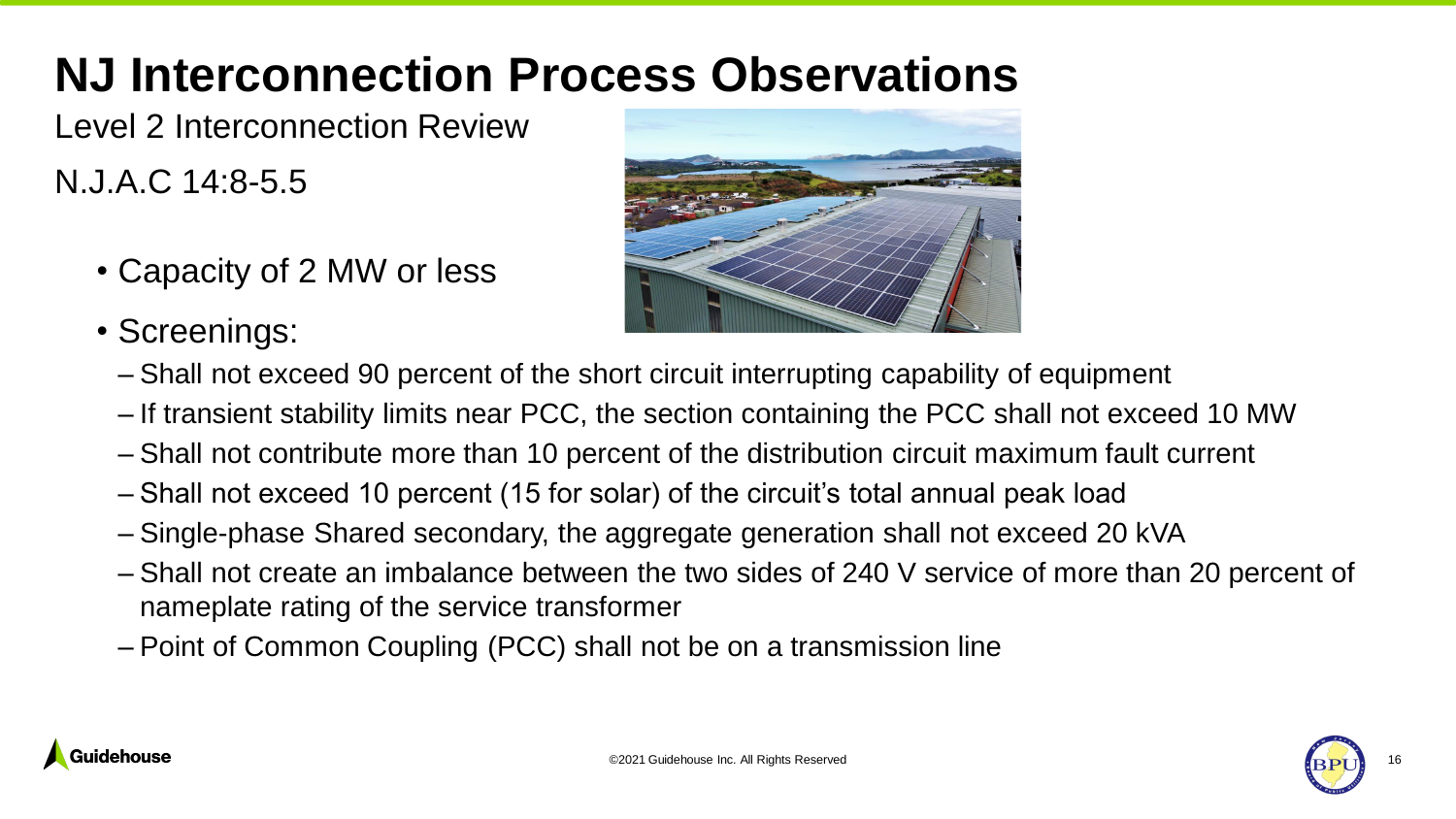Level 2 Interconnection Review

### N.J.A.C 14:8-5.5

| • Screenings: |                         | <b>Primary Distribution Line   Type of Interconnection to   Result/Criteria</b> |             |
|---------------|-------------------------|---------------------------------------------------------------------------------|-------------|
|               | Type                    | <b>Primary Distribution Line</b>                                                |             |
|               | Three-phase, three wire | 3-phase or single phase,                                                        | Pass screen |
|               |                         | phase-to-phase                                                                  |             |
|               | Three-phase, four wire  | Effectively-grounded 3                                                          | Pass screen |
|               |                         | phase or Single-phase, line-                                                    |             |
|               |                         | to-neutral                                                                      |             |

- Single-phase shared secondary, the aggregate generation shall not exceed 20 kVA
- If connected on a spot or area network
	- Aggregate of generation capacity shall not exceed five percent of the spot network's maximum load
	- Facilities using protective functions, and in aggregate with other facilities, shall not exceed 10 percent of the minimum annual load on the network, or 500 kW, whichever is less
	- Facilities not using protective functions, and in aggregate with other facilities, shall utilize reverse power relays or other protection devices that ensure no export of power from the customer-generator facility



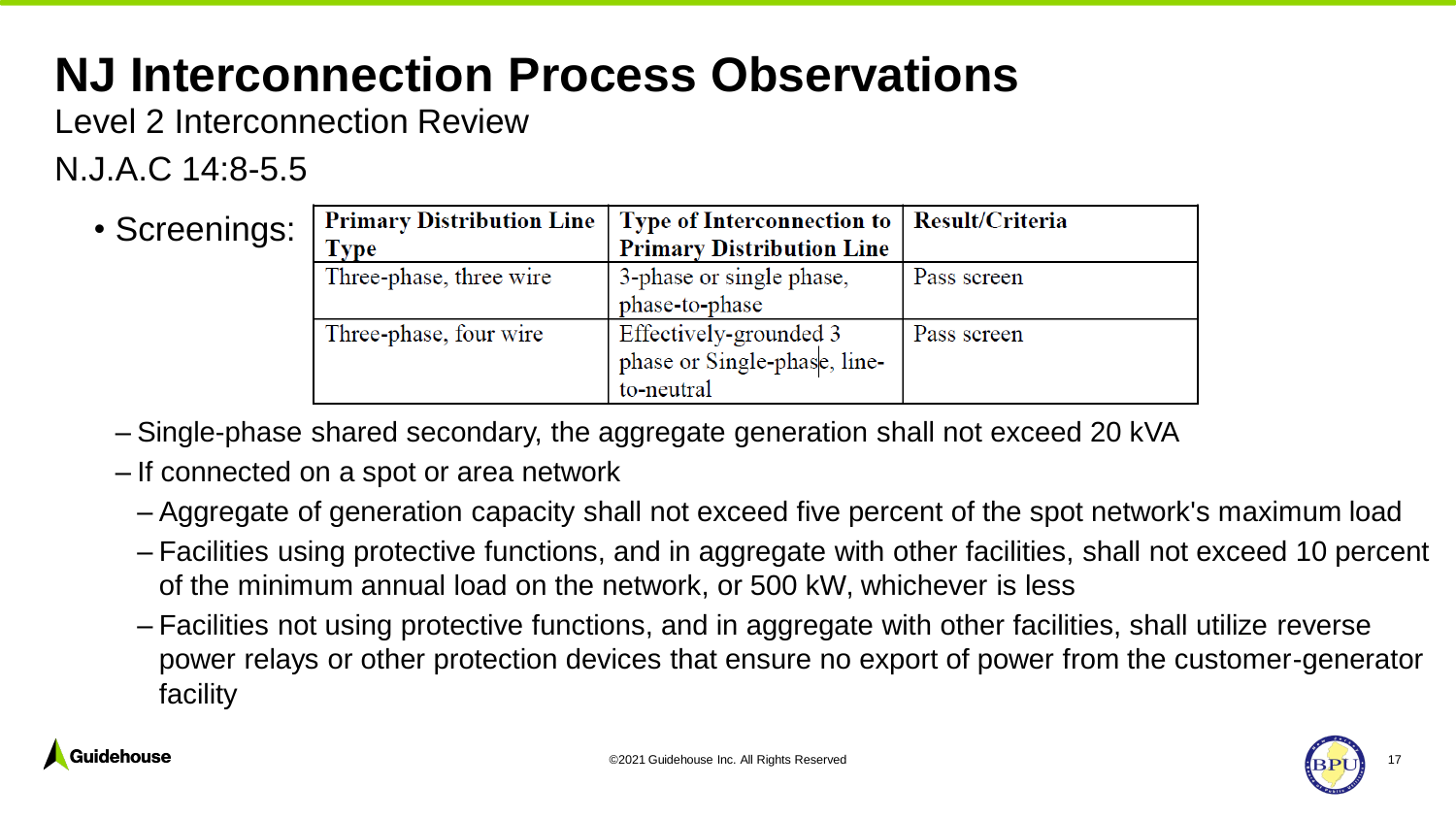Level 3 Interconnection Review

N.J.A.C 14:8-5.6

- Does not qualify for the level 1 or level 2 interconnection review procedures
- Optional scoping meeting
- Impact study (as applicable)
	- Load flow study
	- Short-circuit
	- Circuit protection and coordination
	- Impact on the operation of the electric distribution systems
	- Stability study
	- Voltage collapse study
- Facilities Study –

©2021 Guidehouse Inc. All Rights Reserved – Determine Interconnection Facilities and Network Upgrades<br>
Guidehouse Inc. All Rights Reserved



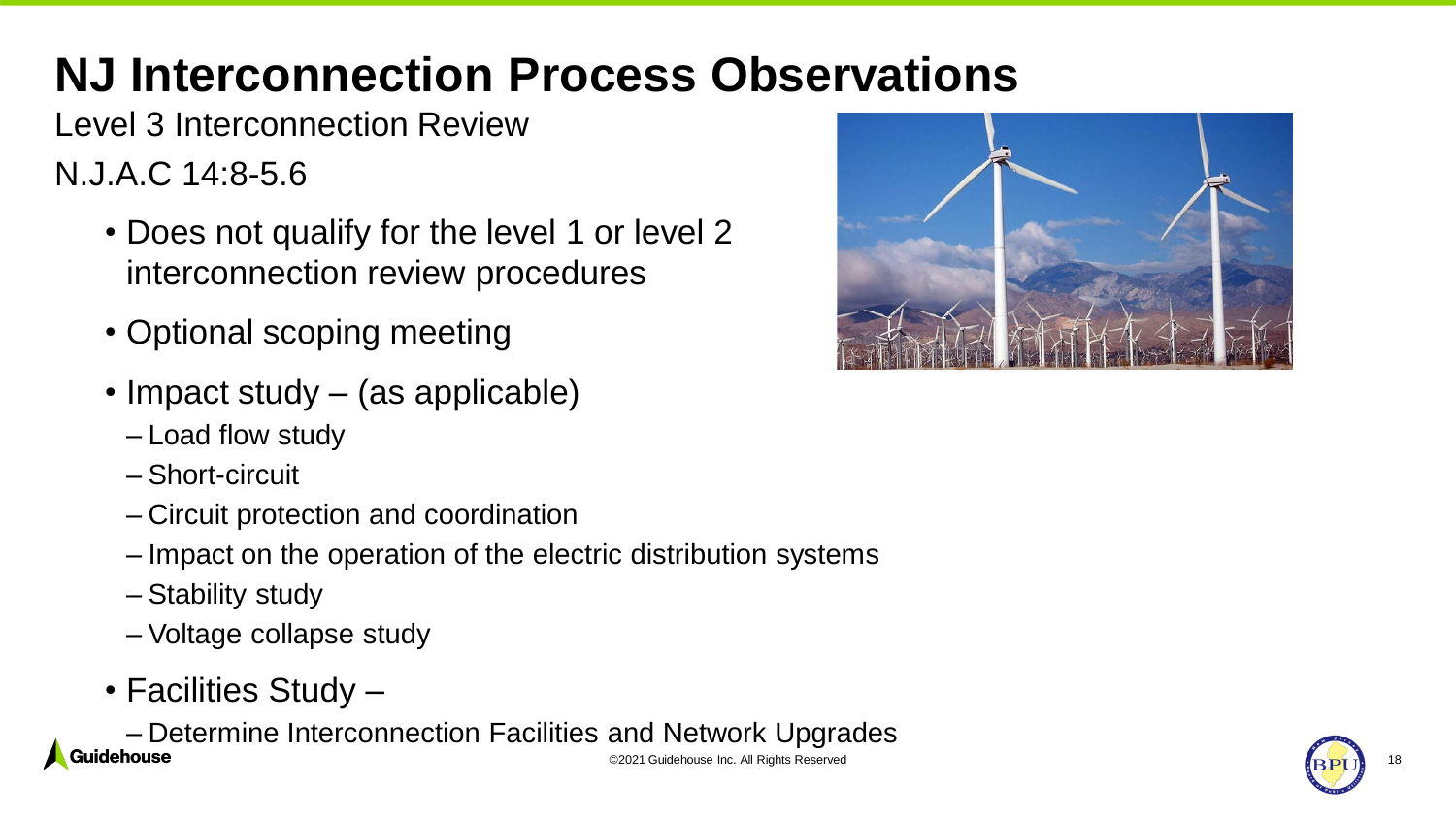### High Level Observations

- New Jersey Administrative Code (N.J.A.C) generally follows the **FERC's Small Generator** Interconnection Procedures (FERC SGIP)
	- N.J.A.C has a Level 1 fast track (Less than 10 kW) for inverter-based resources
	- N.J.A.C has a Level 2 fast track (<2MW) for all resources

#### **Out-of-date references**

- Some Codes and Standards are out of date
	- IEEE 1547 has released 2018 version with a 2020A (Amendment) (2003 is currently referenced instead of 2018)

#### **Project Timelines**

– No specified timelines within the level 3 study process (i.e., does not state when an impact study needs to be delivered to a customer)

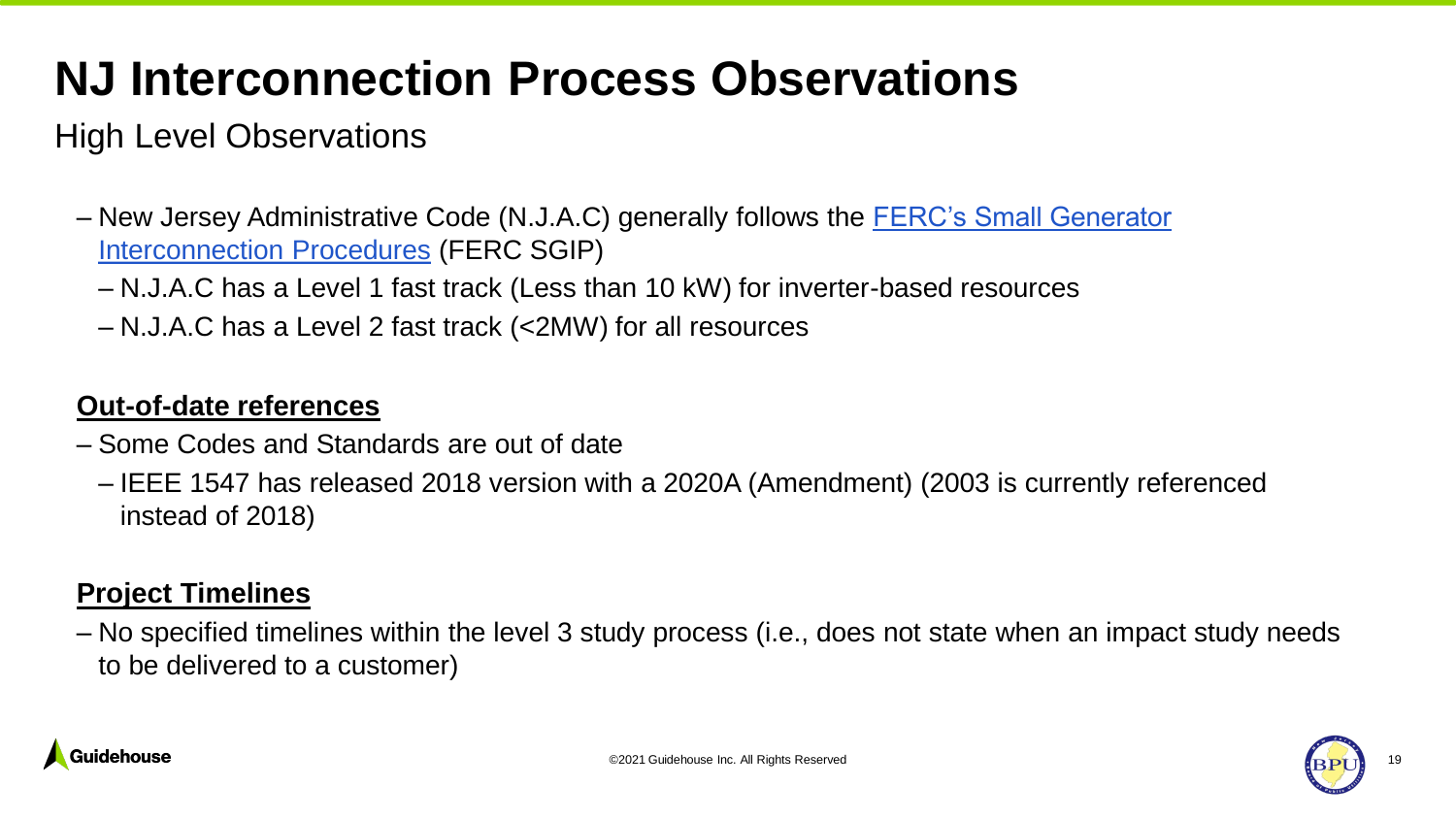Level 1 Interconnection Review <10kW (N.J.A.C. 14:8-5.4)

High Level Observations

- Industry scan: what others are doing:
	- Reducing screening criteria
	- Simplifying language for screening criteria
		- *E.g., "The Utility shall verify that the Generating Facility can be interconnected safely and reliably"*
	- Screening criteria from other sources are based on combining Level 1 and Level 2, such as:
		- California Public Utility Commission Rule 21
		- [Interstate Renewable Energy Council \(IREC\)](https://irecusa.org/our-work/connecting-to-the-grid/) / [Electric Power Research Institute \(EPRI\)](https://www.epri.com/)



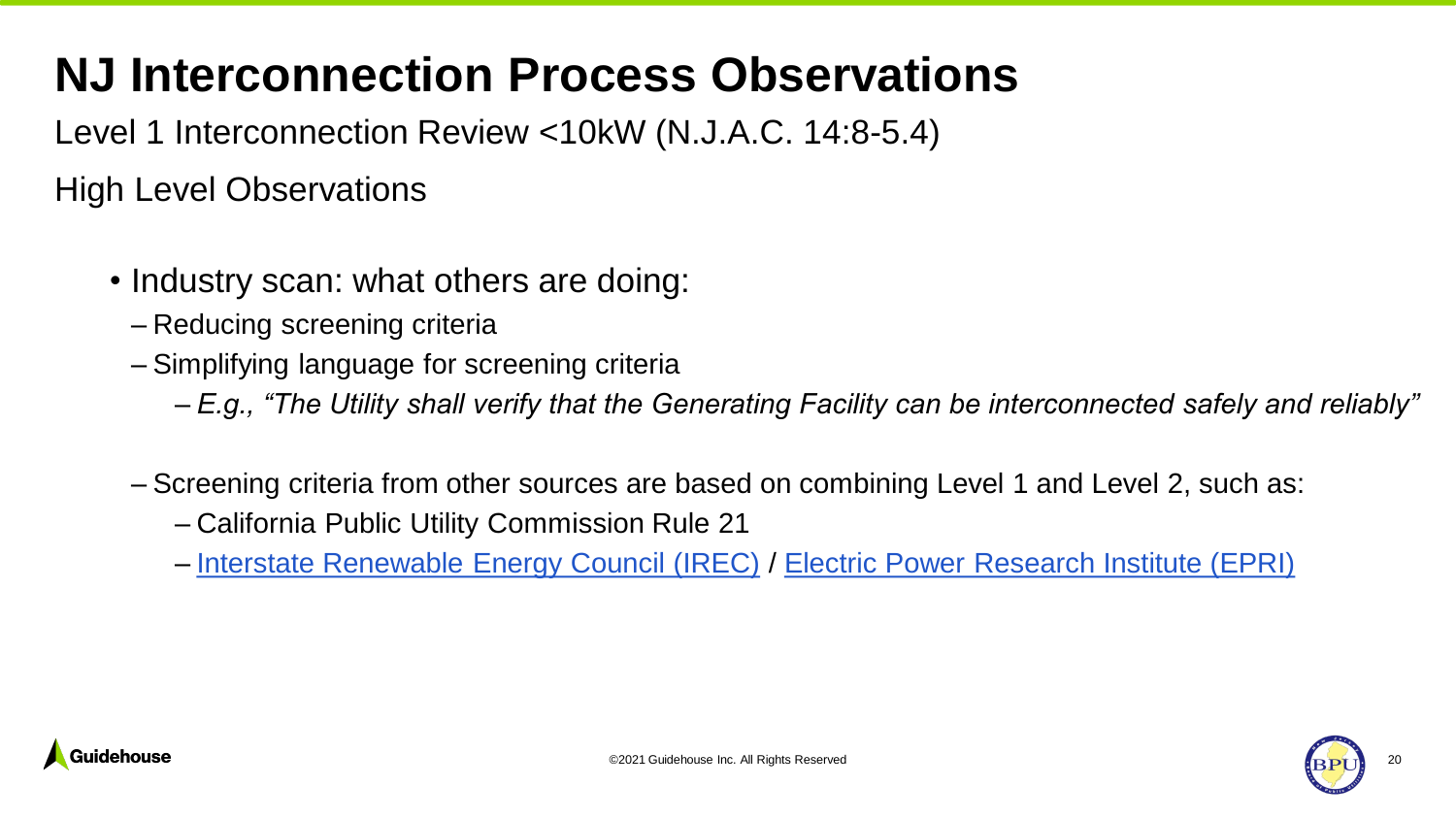Level 2 Interconnection Review (14:8-5.5)

High Level Observations

| Fast Track Eligibility for Inverter-Based Systems |                                                                |                                                                                                                                        |  |  |
|---------------------------------------------------|----------------------------------------------------------------|----------------------------------------------------------------------------------------------------------------------------------------|--|--|
| Line Voltage                                      | <b>Fast Track Eligibility</b><br><b>Regardless of Location</b> | Fast Track Eligibility on a<br>Mainline <sup>1</sup> and $\leq$ 2.5<br><b>Electrical Circuit Miles from</b><br>Substation <sup>2</sup> |  |  |
| $\rm < 5~kV$                                      | $\leq 500$ kW                                                  | $\leq 500$ kW                                                                                                                          |  |  |
| $\geq$ 5 kV and < 15 kV                           | $\leq 2$ MW                                                    | $\leq$ 3 MW                                                                                                                            |  |  |
| $\geq$ 15 kV and < 30 kV                          | $\leq 3$ MW                                                    | $\leq$ 4 MW                                                                                                                            |  |  |
| $\geq 30$ kV and $\leq 69$ kV                     | $\leq 4$ MW                                                    | $\leq 5$ MW                                                                                                                            |  |  |

*Source:* FERC SGIP, section 2.1

- N.J.A.C. Level 2 currently has a limit of 2 MWs or less that applies to all resources
	- FERC MW limits for Fast Track are based on voltage level
- Screening criteria vary for Level 2 for the following industry sources:
	- FERC
	- California Public Utility Commission Rule 21
	- IREC / EPRI



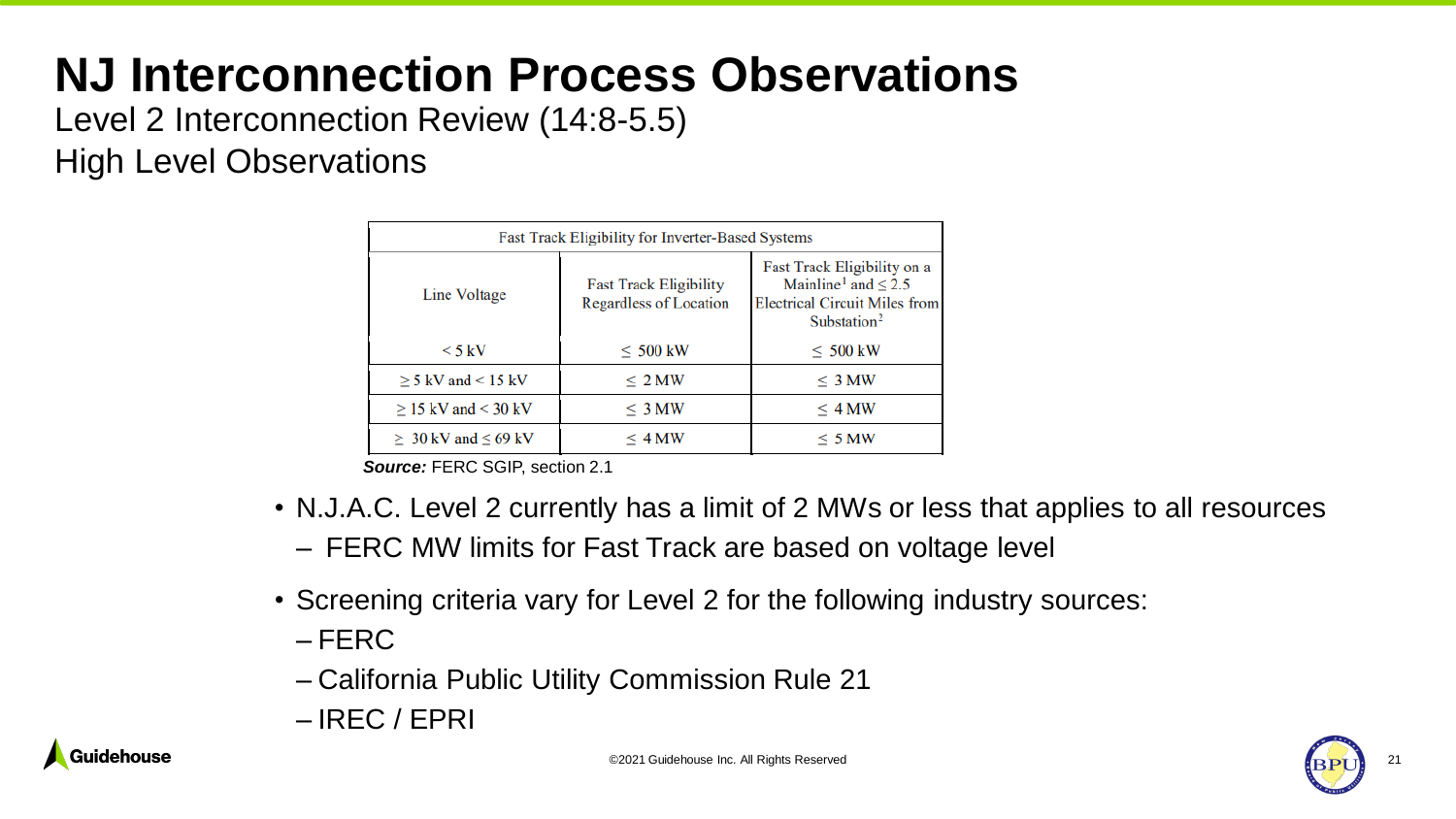Level 3 Interconnection Review (14:8-5.6) High Level Observations

- Full study process currently is a serial study
	- Others utilize a cluster process to help spread cost among similar projects
	- Others require initial review / scoping meetings
- No defined timelines for different studies to be completed
	- This might be defined within internal processes but could be different for each company



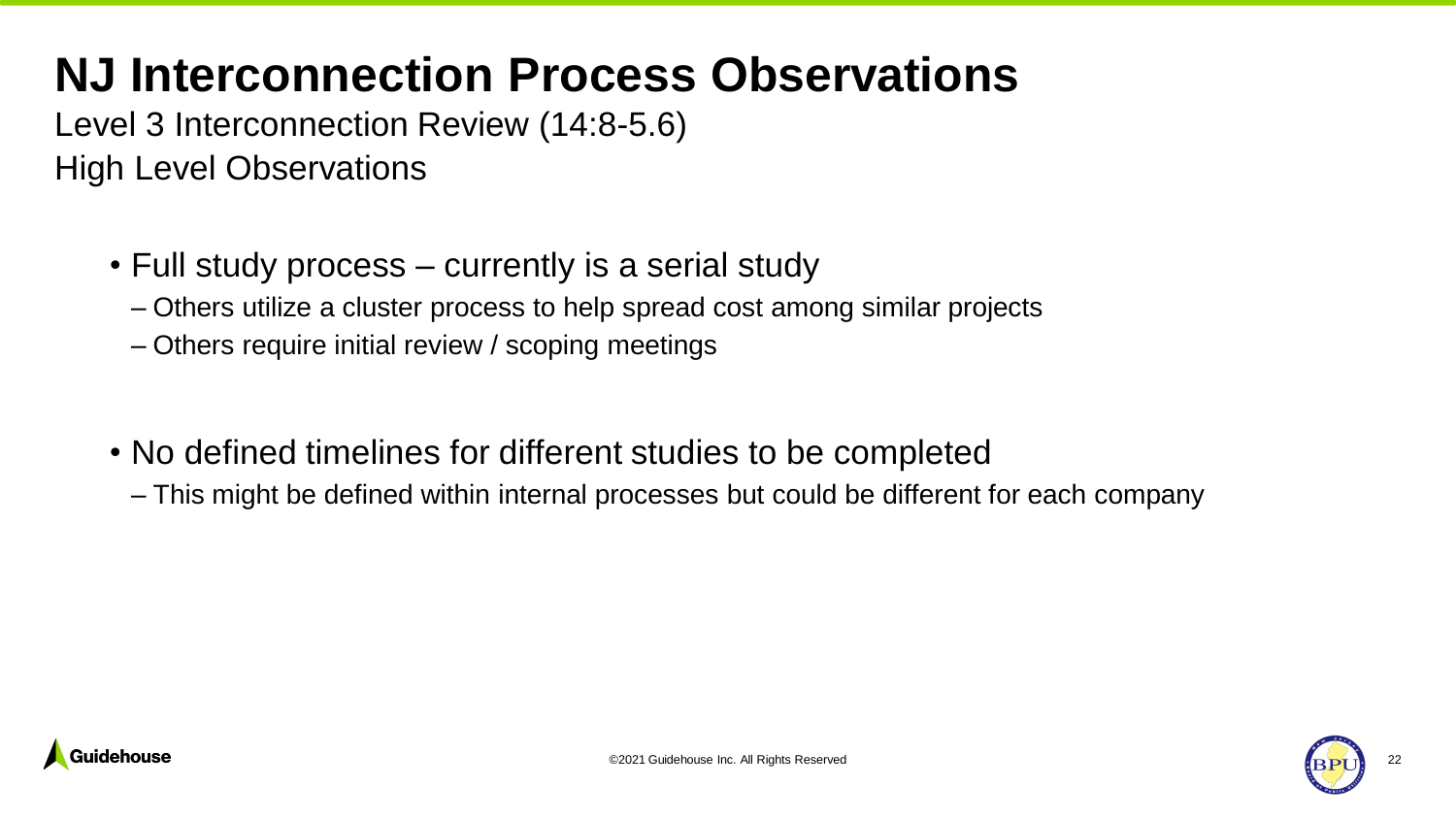High-level observations, Electric Distribution Companies (EDCs)

#### **Application Process**

- Range of application methods is used across EDCs (e.g., software application, PDF/email, online web portal)
- Majority of applications are currently Level 1, with some Level 2
- Queuing approach is primarily first in/first served
- Level 1 application process
	- Primarily an administrative review
- Level 2/3 application process
	- Larger projects require engineering/planning department review and studies
	- Cost allocation approach varies, is primarily "cost-causer" approach
		- Customer can decide to pay for upgrades, or reduce the project capacity



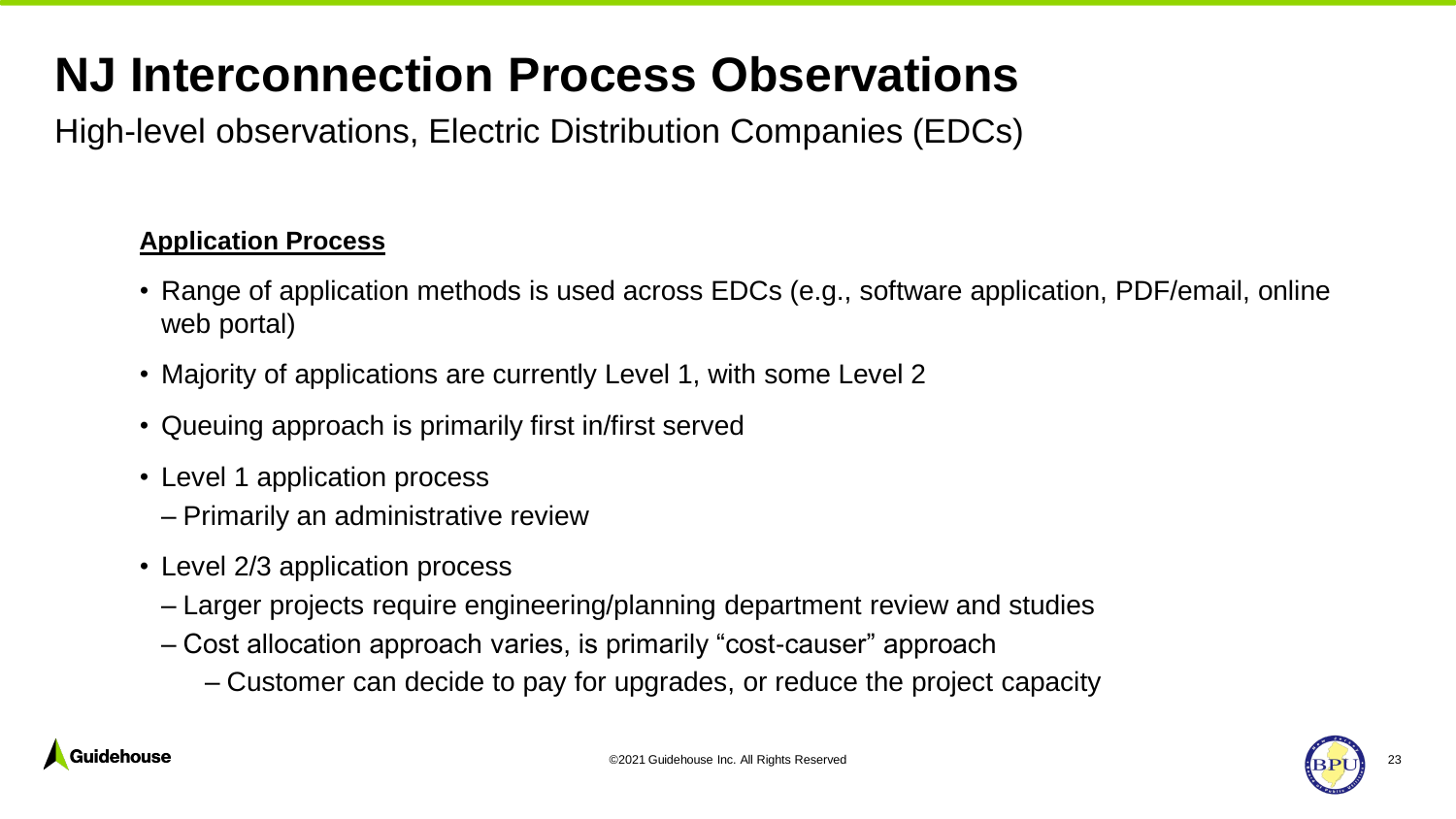High-level observations, Electric Distribution Companies (EDCs)

#### **Cause of Delays (all Levels unless otherwise specified)**

- Customer data issues
	- Missing data
	- Apparent system oversizing based on typical usage (EDC must investigate whether an error, or actual reason such as an Electric Vehicle or conversion from natural gas, requires letter from engineer if oversized
- Slow Part 2 application delays approval to operate (ATO)
- Supply chain delays
- Storm outage restoration services can cause resource bottleneck
- Installer/billing issues (work cannot proceed without a paid invoice)
- Level 2/3
	- Different department routing for Level 2, Level 3
	- Resource saturation (not enough engineers)



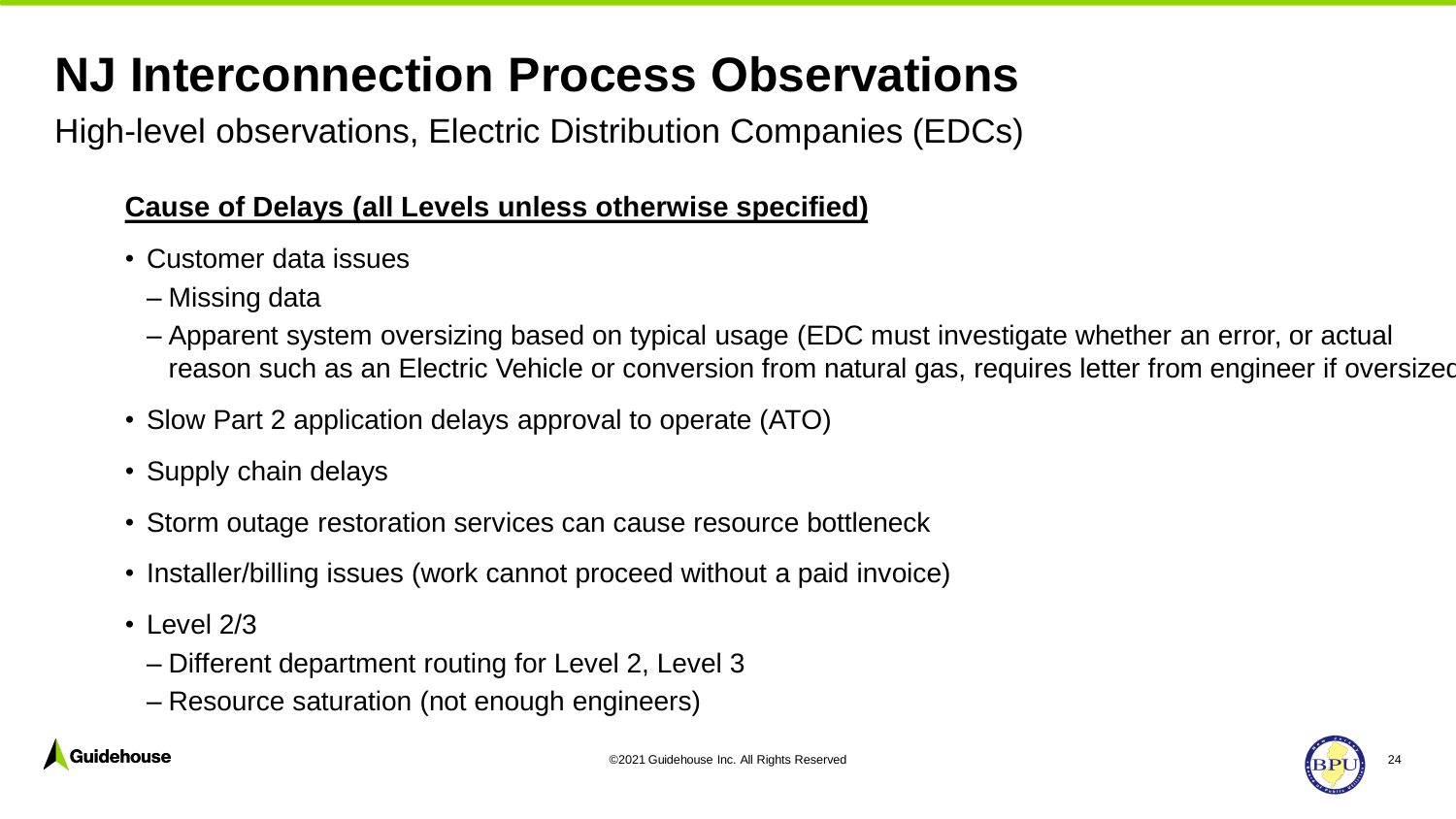

High-level observations, Electric Distribution Companies (EDCs)

#### **NJ Capacity Maps**

• Perceived update frequency ranges from no regularly scheduled update, to quarterly updates

#### **FERC 2222 / PJM**

- Need for additional coordination between utility and PJM
- Aggregation projects may be delayed because of not meeting safety/reliability standards (e.g., no UL rating on equipment)
- Misalignment between capacity threshold for required added telemetry (added costs) for EDCs (e.g., 250 kW, 500 kW), FERC (100 kW)
- Market rules are governed by PJM, interconnection rules are not



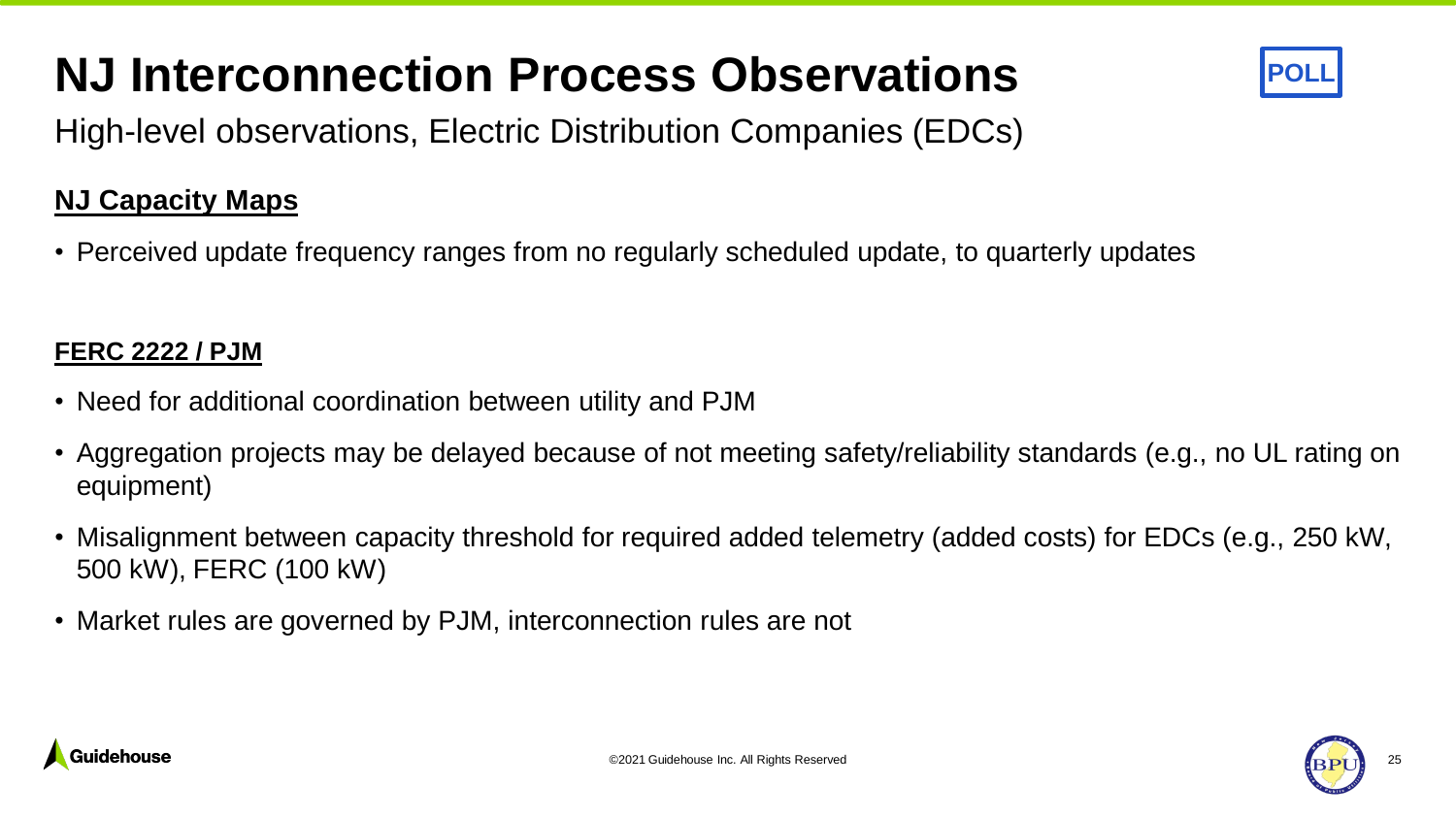



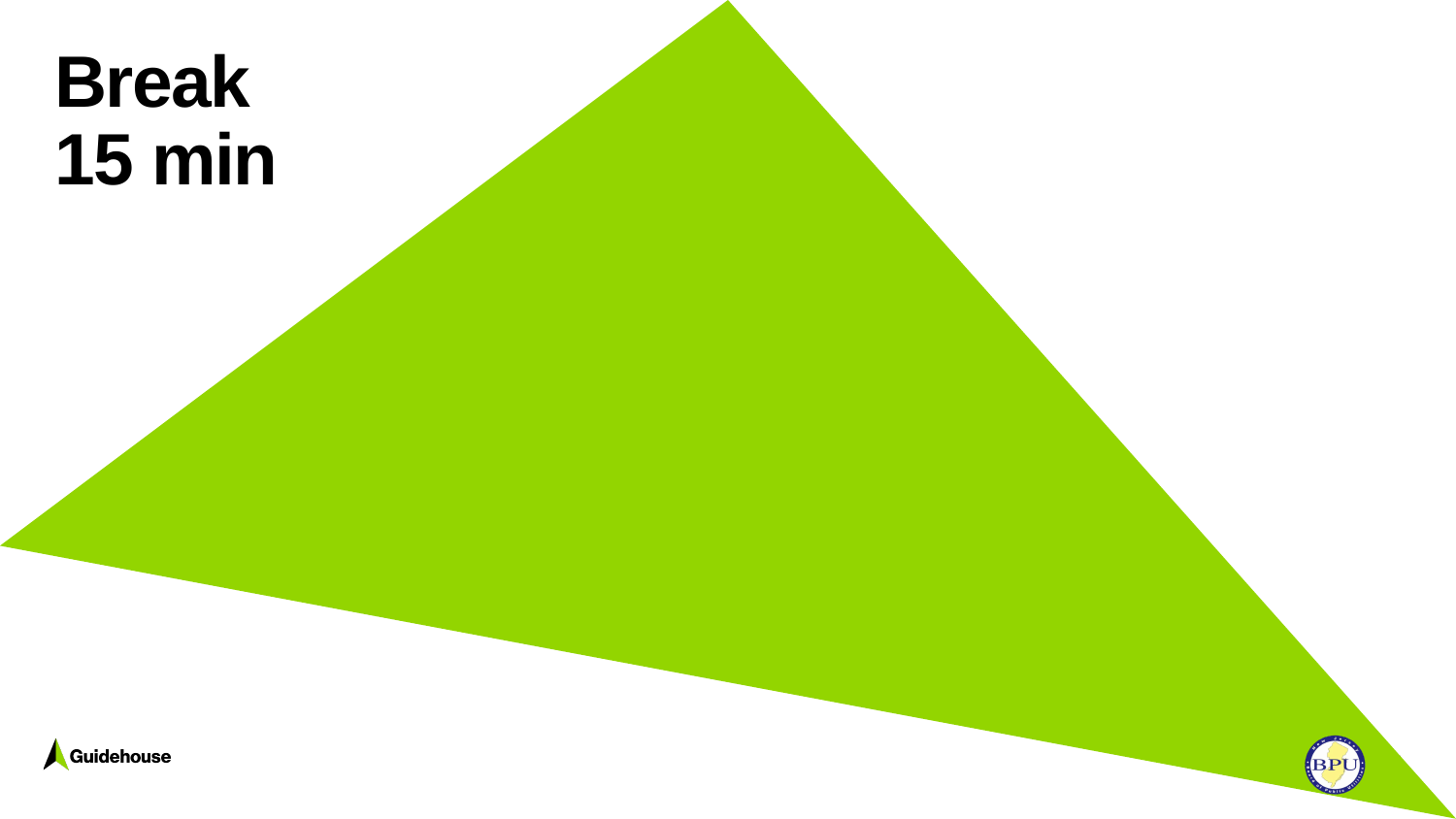## **Stakeholder Requests to Speak**



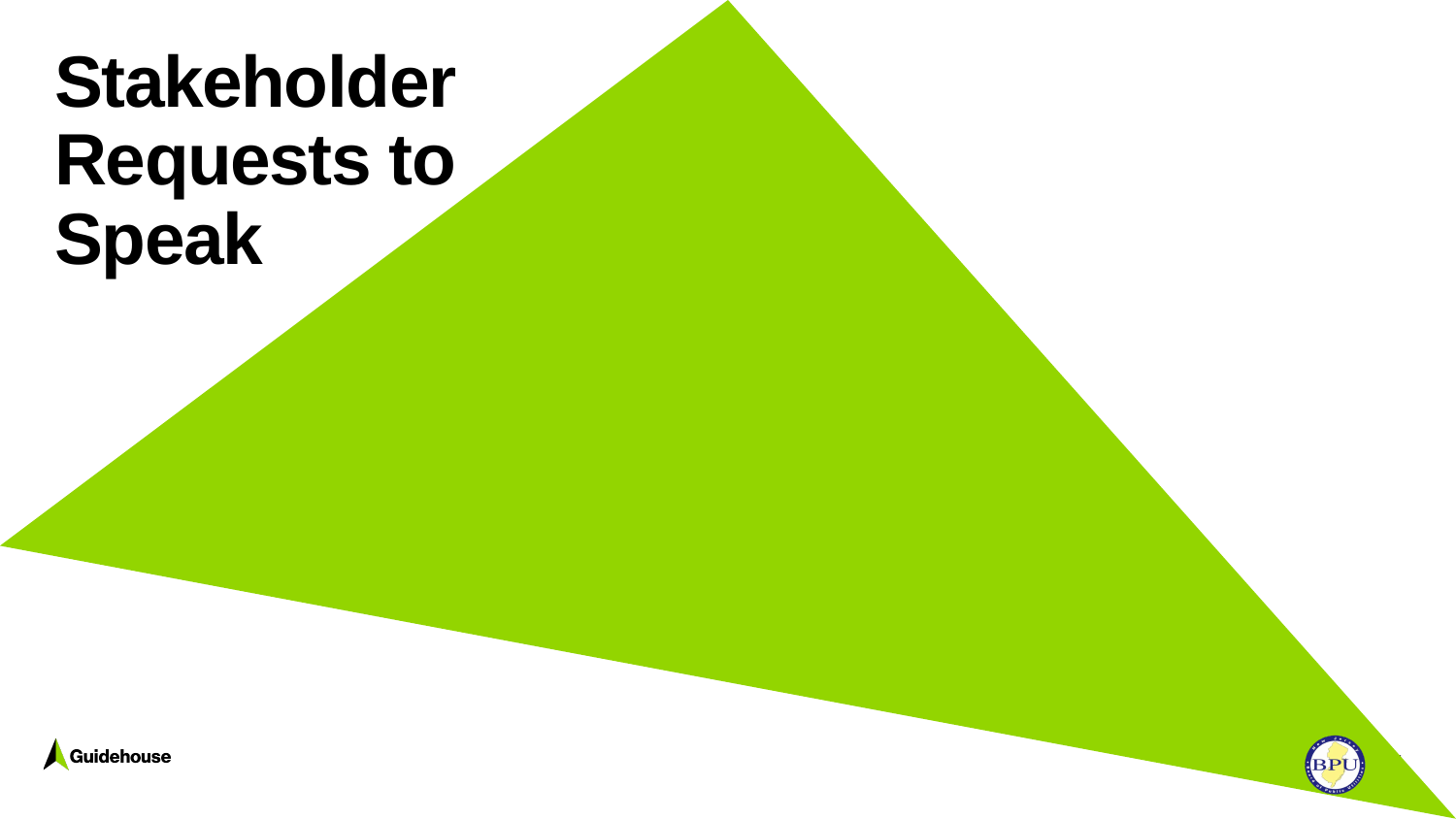## **Next Steps**



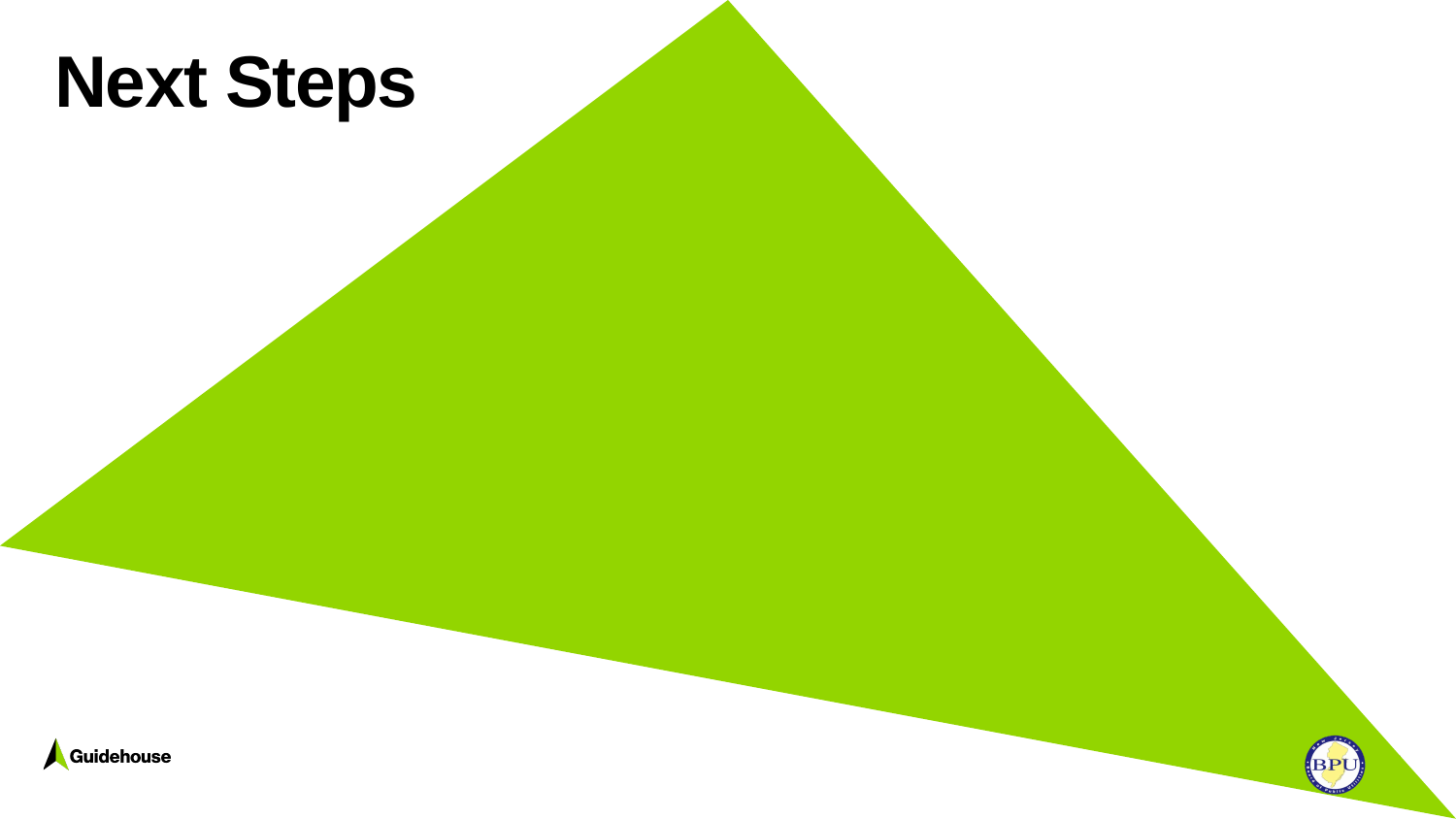### **Next Step and Outcomes**

### Continued engagement

- Meeting #2 November 16, 2021
	- Participants can pre-register to present on topics of interest and their concerns. Presentations are limited to 5 minutes per participant. Guidehouse will be taking detailed notes and also open the feedback window. Guidehouse will gather and organize feedback by categories. Follow up includes a frequently asked questions (FAQ) document and updated presentations where issues can be clarified.
- Outcomes of the stakeholder process could result in:
	- Gap analysis and proposed roadmap
	- Identified modifications and updates to meet the clean energy plan
	- Directives from the NJ BPU





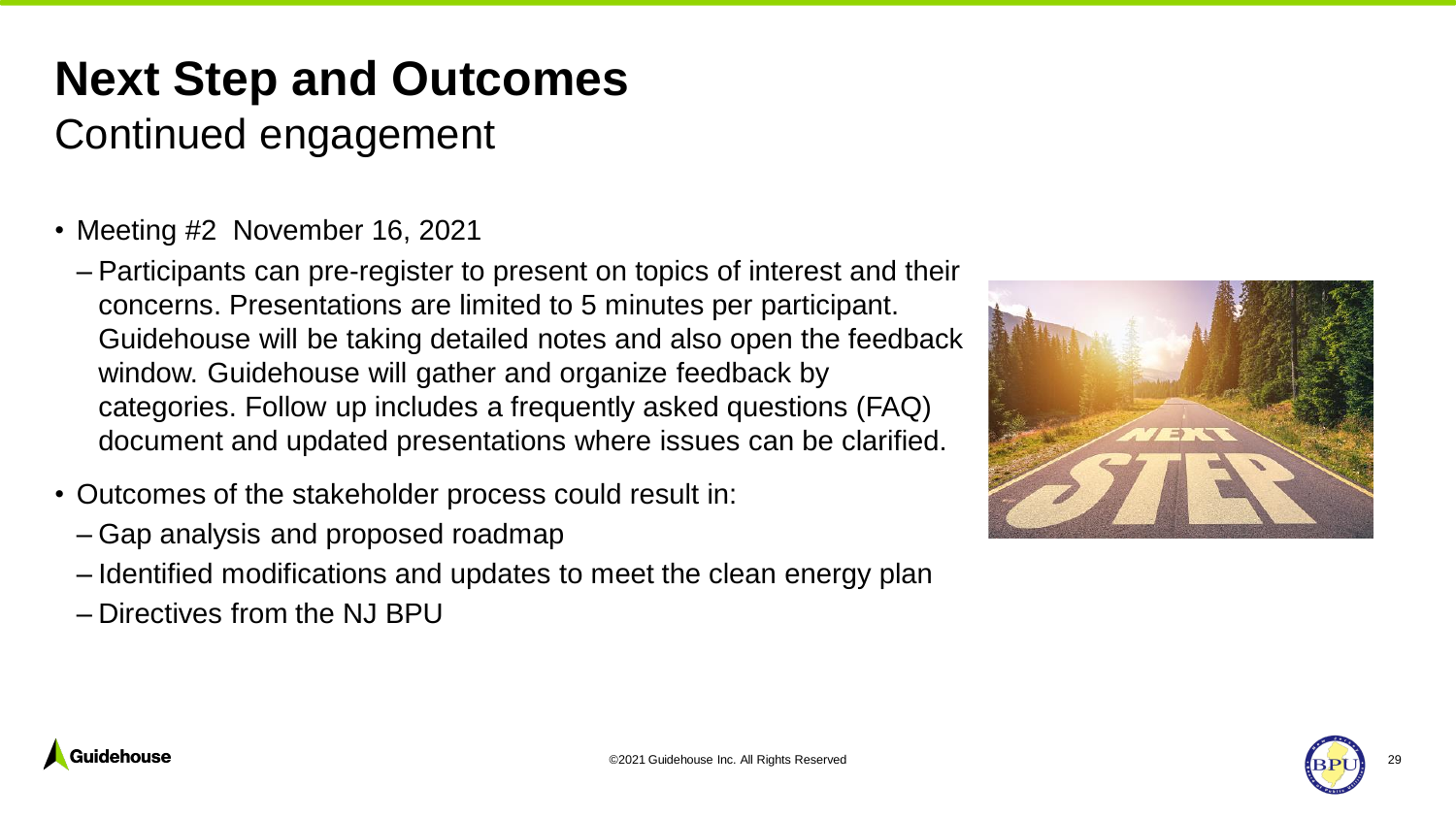### **Submitting Comments**

<https://njcleanenergy.com/gridmod>

• Please submit comments directly to **[Docket No. QO21010085](https://publicaccess.bpu.state.nj.us/CaseSummary.aspx?case_id=2109704)** as detailed in the public notice. Comments are considered "public documents" for purposes of the State's Open Public Records Act and any confidential information should be submitted in accordance with the procedures set forth in N.J.A.C. 14:1-12.3. Written comments, including questions regarding the stakeholder process, may also be submitted to:

Aida Camacho-Welch Secretary of the Board 44 South Clinton Avenue, 1st Floor Post Office Box 350 Trenton, NJ 08625-0350 Phone: 609-292-1599 Email: [board.secretary@bpu.nj.gov](mailto:board.secretary@bpu.nj.gov)

• All comments must be received on or before 5:00 p.m. EDT on March 22, 2022.



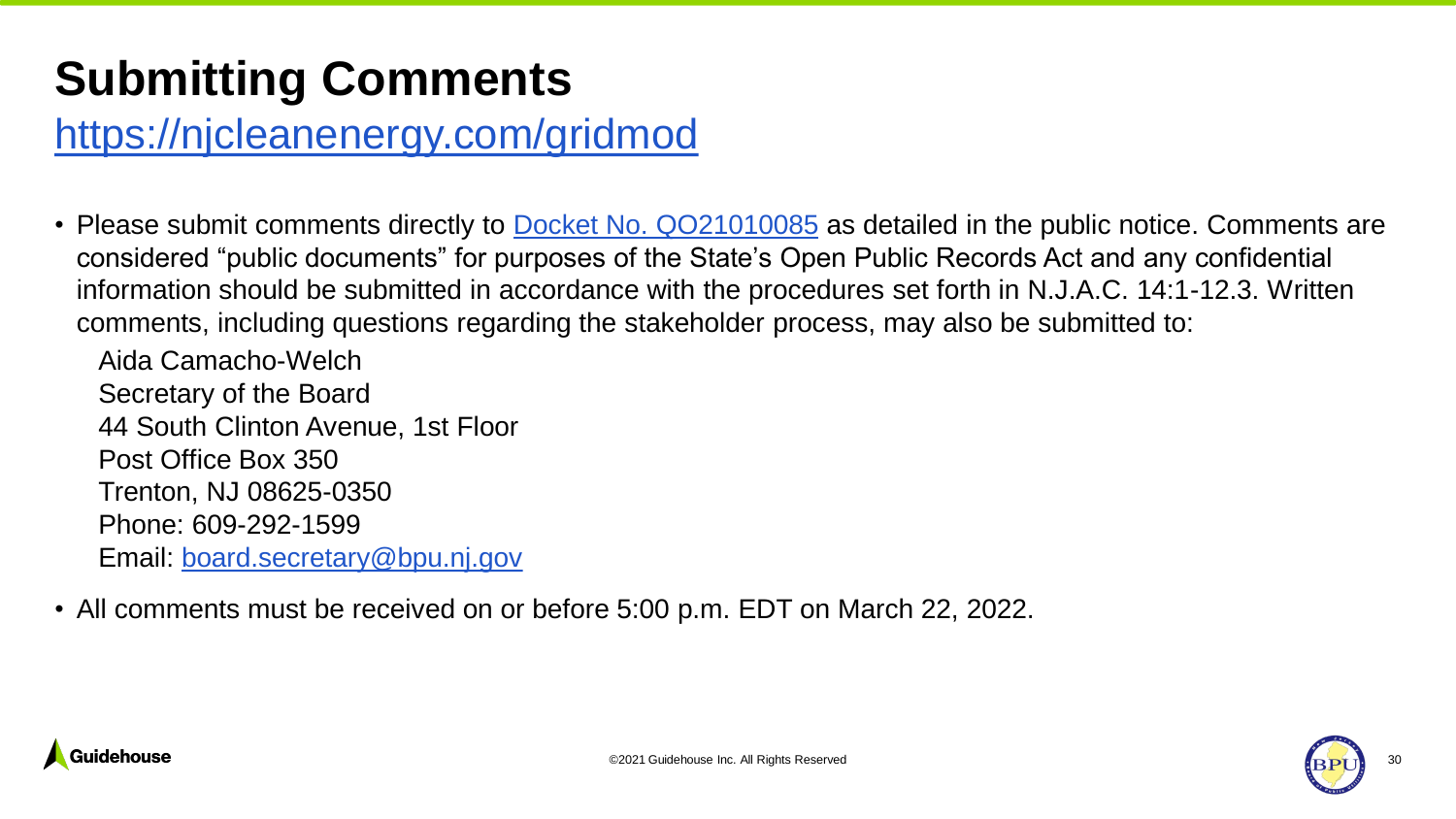## **NJ BPU Closing Remarks**